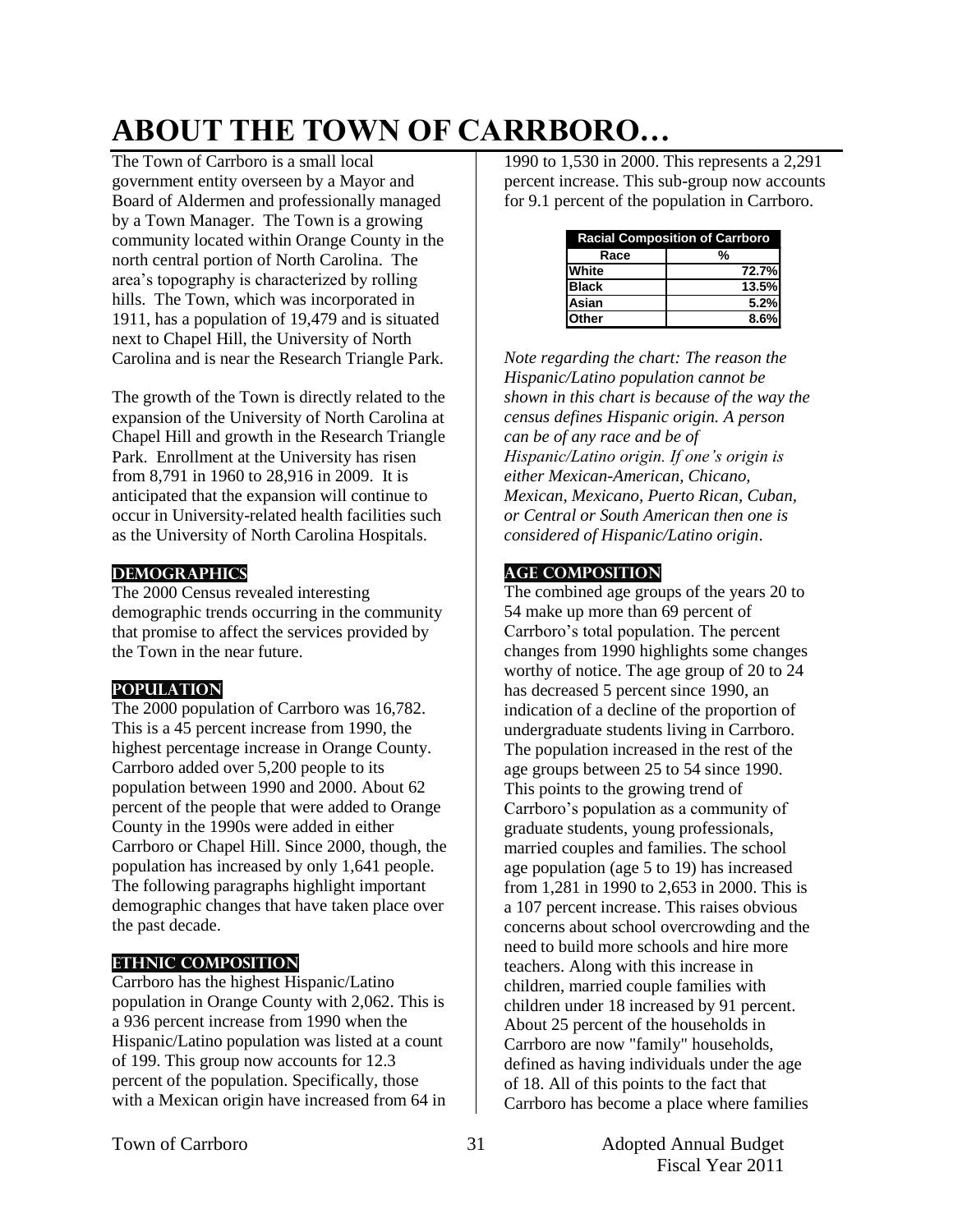desire to live. The biggest increase took place in the age groups of 45 to 54 and those over the age of 85. The largest age group in

Carrboro is the 25 to 34 age group. They account for about 25 percent of the population.

| Age                        | <b>Number</b> | % of Population | % Change from 1990 |
|----------------------------|---------------|-----------------|--------------------|
| Under 5 Years              | 905           | 5.4             | 63%                |
| 5 to 9 Years               | 934           | 5.6             | 97%                |
| 10 to 14 Years             | 844           | 5.0             | 122%               |
| 15 to 19 Years             | 875           | 5.2             | 104%               |
| 20 to 24 Years             | 3,221         | 19.2            | -5%                |
| 25 to 34 Years             | 4,177         | 24.9            | 23%                |
| 35 to 44 Years             | 2,587         | 15.4            | 73%                |
| 45 to 54 Years             | 1,722         | 10.3            | 173%               |
| 55-59 Years                | 367           | 2.2             | 117%               |
| 60 to 64 Years             | 292           | 1.7             | 23%                |
| 65 to 74 Years             | 402           | 2.4             | 26%                |
| 75 to 84 Years             | 315           | 1.9             | 110%               |
| 85 Years and Over          | 141           | 0.8             | 513%               |
| Source: U.S. Census Bureau |               |                 |                    |

#### **Housing**

Carrboro continues to be mostly a community consisting of rental units as 68 percent of the housing stock is renter occupied. However, in the last ten years, owner occupied housing has increased at a rate three times faster than that of rental housing. Rental housing increased 22 percent in the 1990s while owner occupied housing jumped 74 percent. In 1990, owner occupied housing accounted for 22.4 percent of the housing stock and in 2000 it accounted for 32 percent. In 1980, owner occupied housing only comprised 21.2 percent of the housing stock. Carrboro continues to have the highest population density in the state. Density increased from 2,584 persons/square mile in 1990 to 3,753 persons/square mile in 2000.

The median cost of an owner-occupied housing unit in Carrboro in 2000 was \$143,242. This is up from \$93,008 in 1990, a 54 percent increase (Source: AnySite Technologies, LLC, 2000).

### **Income**

The 2000 per capita income for Carrboro is \$22,303 and the median household income is \$35,273. This is much lower than the median household income level of the Raleigh-Durham metro area which is around \$66,000. The household income levels of Carrboro break roughly into equal thirds. Thirty percent of the households earn less than \$20,000 a year. Thirty five percent of the households make between \$20,000 and \$50,000 a year, while 35 percent of households make more than \$50,000 a year.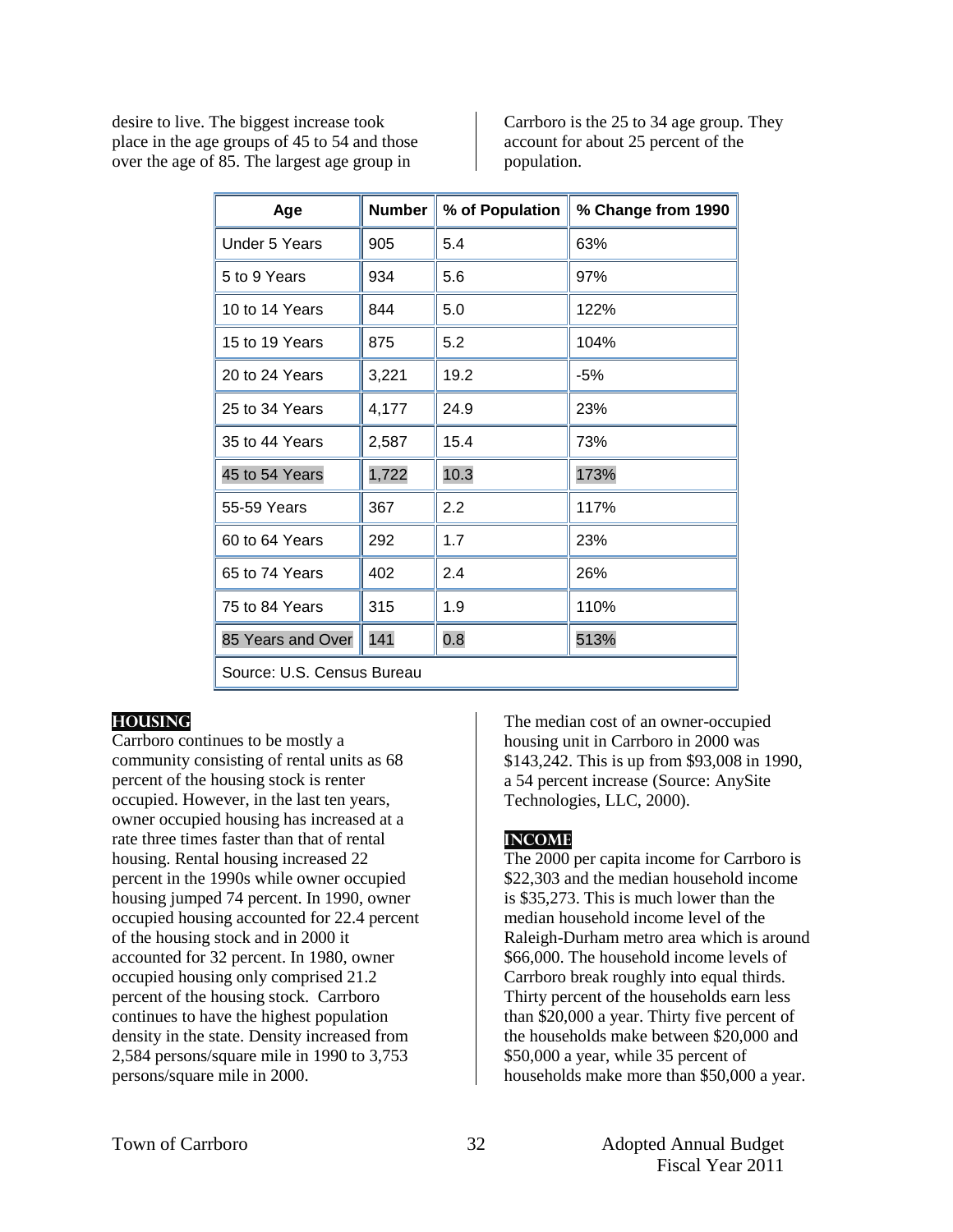### **Employment**

Current employment levels in Carrboro were strong as indicated by the 2000 Census unemployment rate of 3.6 percent. That was better than the national unemployment rate of 4 percent but higher than the Raleigh-Durham rate of 1.8 percent. The unemployment rate for Orange County has fluctuated since 2000 and due to the current national economic condition has climbed to 6.2% as of December 2009.



The overwhelming majority of employment in Carrboro is concentrated in two sectors, services and retail. These two sectors provide 73 percent of the employment in Carrboro.

Some of the biggest employers in Carrboro are the school system, businesses that provide services to other businesses, management services, grocery stores, and restaurants.

The major employers within Orange County (those with 450 or more employees) reflect the dominance of the professional services and retail sectors.

|                                          | # of             |
|------------------------------------------|------------------|
| <b>Employer</b>                          | <b>Employees</b> |
| University of North Carolina at          | 11,000           |
| <b>Chapel Hill</b>                       |                  |
| <b>UNC Hospitals</b>                     | 6,956            |
| <b>Blue Cross/Blue Shield of NC</b>      | 1,612            |
| <b>Chapel Hill-Carrboro City Schools</b> | 1,573            |
| <b>Orange County Schools</b>             | 1,031            |
| <b>Orange County Government</b>          | 963              |
| <b>Town of Chapel Hill</b>               | 678              |
| <b>A Southern Season</b>                 | 501              |
| <b>General Electric Corp</b>             | 501              |



*Source: Orange County Economic Development Commission*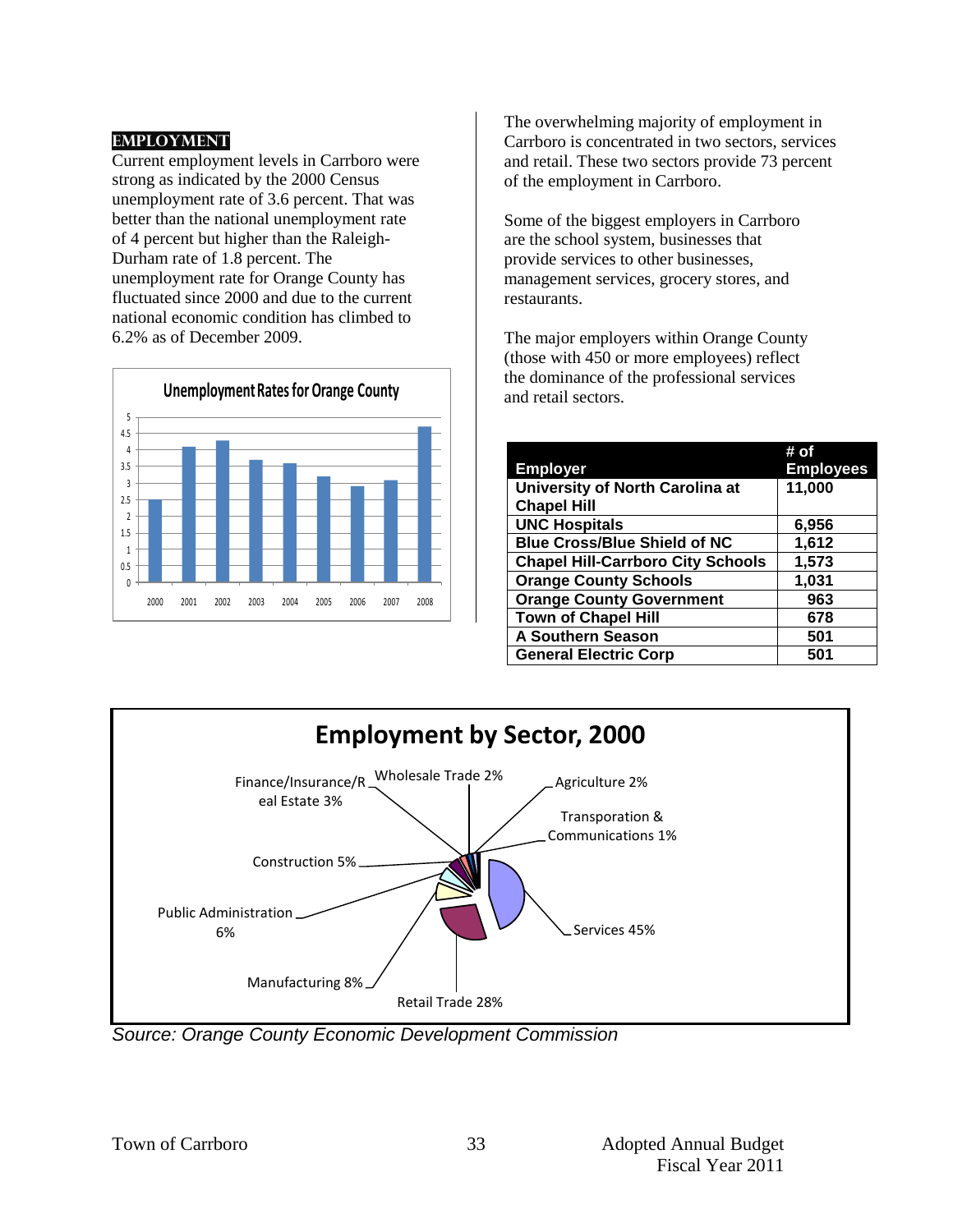# **Key Intergovernmental Relationships**

The Town of Carrboro has many relationships with surrounding communities and with other State and regional organizations that affect the services provided to the community. A summary of these relationships follows:

# *State of North Carolina*

- Established the Town by granting a municipal charter
- Grants and imposes powers to the Town
- Constructs and maintains a road network within the Town limits
- Is the conduit for transportation improvement funds used to maintain roads
- Collects and distributes certain taxes to the Town (sales taxes, beer and wine taxes, etc.)

# *Triangle J Council of Governments (TJCOG)*

- Provides planning and other services to towns that are members of this voluntary organization that represents a region of municipal and county governments, including Carrboro
- Includes one delegate and one alternate to its board of delegates

### *City of Durham*

• Provides staff for the Durham/Chapel Hill/Carrboro Metropolitan Planning Organization (Transportation Advisory Committee)

### *Chatham County*

• Meets with town staff via Orange-Chatham Work Group on occasion to review development issues.

Parks Work Group, and the Orange County Housing and Land Trust

Development at the border affects each community.

# *University of North Carolina*

- Has mutual aid agreement for police services and emergencies
- Involves town in planning for Carolina North
- Allows use of easement for Libba Cotten bikeway

# *Orange Water and Sewer Authority*

- Provides a mutual aid agreement for emergency response
- Extends water and sewer services in Carrboro zoning jurisdiction in accordance with policies of the Board
- Maintains fire hydrants used by the Carrboro Fire Department

# *Orange County*

- Provides mutual aid agreement for police services
- Provides landfill and recycling services to Carrboro
- Appoints two members to OWASA board of directors
- Participates in Joint Planning Agreement
- Plans jointly with Town for use of Housing and Urban Development Funds (HUD) and receives local contribution from Town toward affordable housing initiatives
- Has community, elected board members, and other Carrboro residents serve on numerous boards, commissions, and work groups including: Solid Waste Advisory Board, Orange County Economic Development Commission, JOCCA, EMS Council, Intergovernmental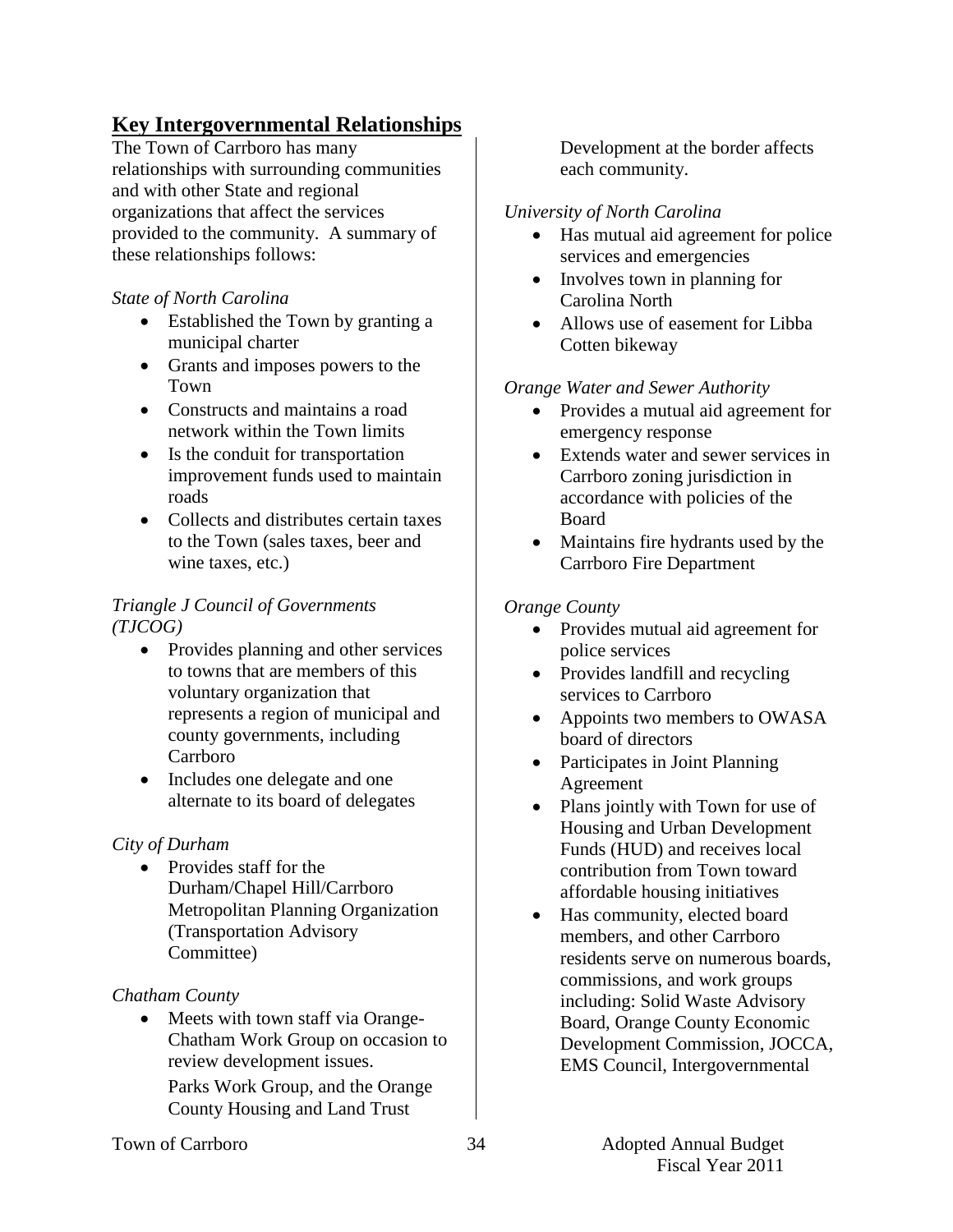- Assists with funding of joint capital projects including recent purchase of Adams Tract for open space preservation
- Operates 911 emergency communications system; dispatches fire and police service units
- Provides jail services for Carrboro
- Provides tax assessing and collection services for Carrboro
- Provides grants to Carrboro for recreation
- Enforces soil and erosion control ordinance in the Town
- Program cooperative recreational and educational ventures with Orange County

# *Town of Chapel Hill*

- Provides fixed-route, E-Z rider and Shared Ride transit services via an interlocal agreement with Town of Carrboro and the University of North Carolina
- Appoints two members to the Orange County Solid Waste Advisory Board, two members to the Orange Water and Sewer Authority (OWASA) board of directors.
- Has a mutual aid agreement for fire protection
- Provides use of Chapel Hill's fire training facilities
- Provides regular staff communications regarding services and policies
- Share resources with Chapel Hill, i.e., protective gear and hose tester in the Fire Department; special events staffing
- Program cooperative recreational and educational ventures with Chapel Hill
- Provides mutual aid agreement for fire and police protection
- Appoints two members of the Orange County Solid Waste Advisory Board

# *Chapel Hill-Carrboro School System*

- Engages in joint use agreements for use of some recreation facilities
- Uses town services to provide school resource officer

*Town of Hillsborough*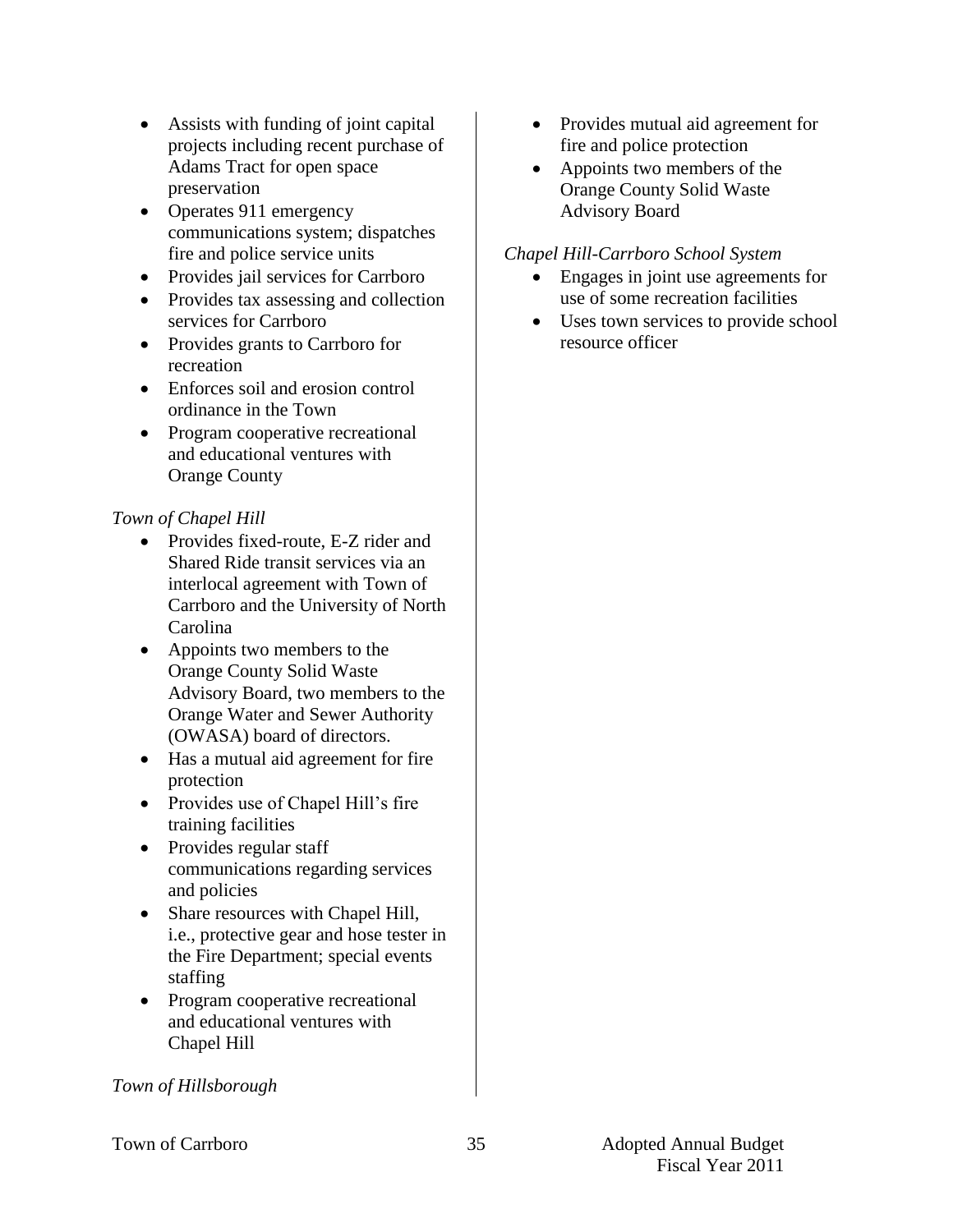# **GOVERNMENTAL STRUCTURE**

The Town of Carrboro has a council/manager form of municipal government. Under the council/manager form of government, the Board of Aldermen performs the legislative functions of the town: establishing laws and policies. The Board of Aldermen is an elected body representing the residents of Carrboro. Under the current electoral system, the Board of Aldermen consists of a mayor and six aldermen. The mayor and the aldermen are elected by the voters of the entire town. The mayor is elected to serve a term of two years and the aldermen are elected to serve staggered terms of four years. The mayor acts as the official head of town government and presides at board meetings. The mayor is a voting member of the board. He or she also appoints council members to advisory boards and committees.

The Board also appoints a manager who carries out the laws and policies enacted by the board. The Town Manager is responsible for managing the town's employees, finances, and resources. The Town has 153 full-time employees with 8 departments reporting to the Town Manager (see chart below). The Board of Aldermen also appoints a Town Clerk to maintain important town records, and an attorney, who represents the town administration and board in all legal matters.

Local governments in North Carolina exist to provide a wide range of basic services on which we all depend: police and fire protection; public works (garbage collection, street resurfacing, fleet maintenance, landscaping and building and grounds); planning; inspections and zoning; economic and community development; and parks and recreation programming. The major services provided by the Town include all of the services above but exclude water and sewer services and tax collections.



Certain large costs assumed by the Town reflect key services that are contracted with other governmental jurisdictions such as transit services, recycling, and landfill fees. The town also has administrative support units (personnel, technology, finance, budget, purchasing, town clerk, etc) that provide both direct services as well as indirect support services.

The General Fund is the primary operating budget for the Town. The town has several other smaller funds primarily for capital reserves or for capital projects.

The budget for the town is largely supported by property taxes. The Town, facing growth in the Northern Transition Area, envisions the potential increase in the town's population to 24,000. In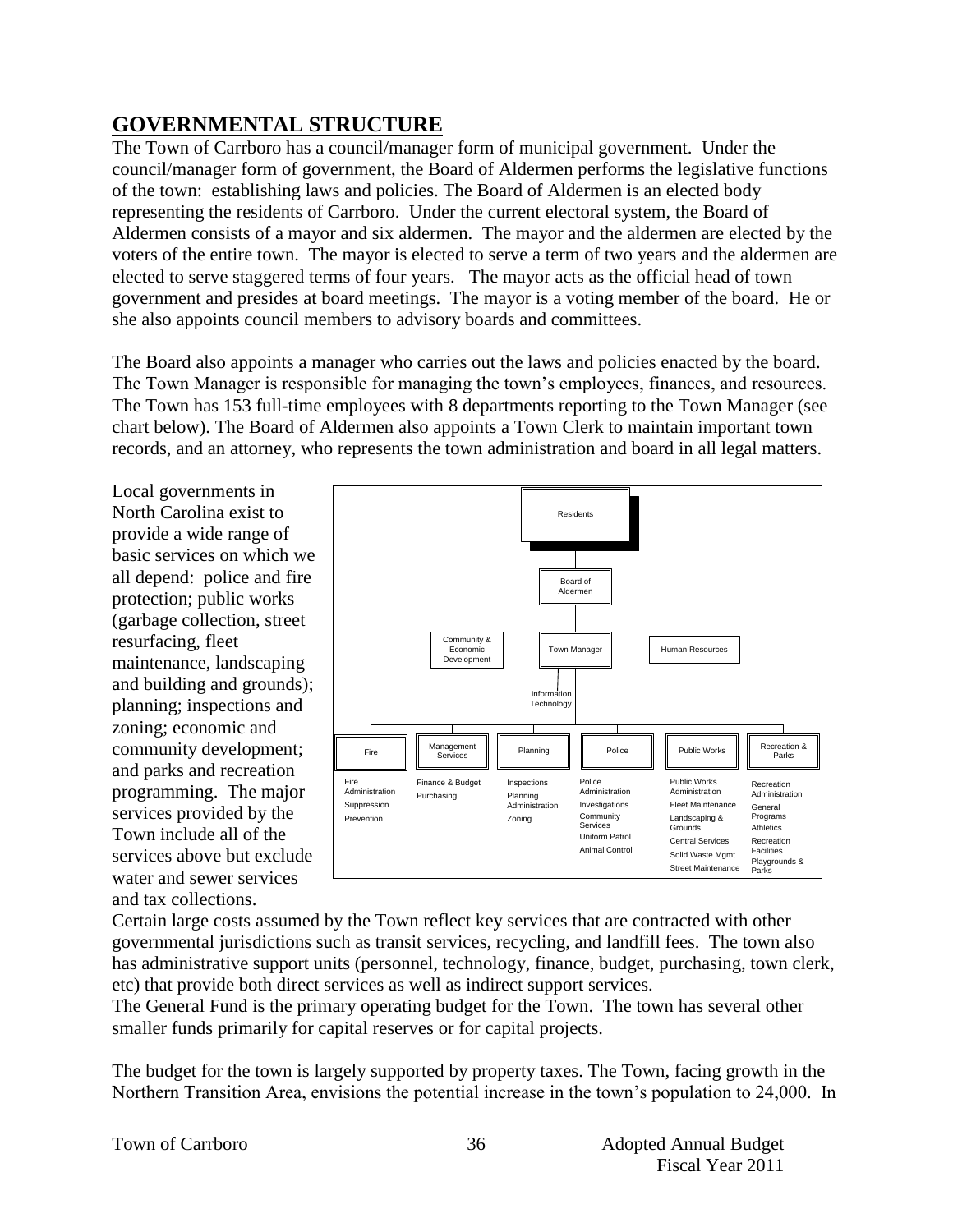addition, the Town, in an effort to reduce the tax burden on residents, is exploring ways to increase its commercial tax base  $(\sim 11\%)$  as a percentage of its tax base.

# **BOARD PRIORITIES**

The Board of Aldermen spends considerable time annually reviewing and defining strategic priorities for the Town with the ultimate goal of creating and maintaining Carrboro as a sustainable community that is a highly desirable place to live. The Board's decisions ultimately affect the resource allocations for Town services approved by the Board the annual budget ordinance allocating expenditures and revenues for July 1 through June 30 of each year.

Budgeting in Carrboro has become a year-round event. Kicking off with the capital improvements program in August to a final adopted budget the following June involves staff, community, and board interaction. Much of the work presented annual operating budget draws from the CIP and reports and assessments of community needs identified by residents, advisory boards, staff, and the Board.

| Dauget Calendai    |                                                                      |  |  |
|--------------------|----------------------------------------------------------------------|--|--|
| August 20          | Distribute CIP Manual to Departments                                 |  |  |
| September 17       | Departments submit CIP Document to Management Svcs                   |  |  |
| November 3         | Final Draft of Recommended CIP due to Town Clerk                     |  |  |
| November 10        | Present CIP to Board                                                 |  |  |
| January 4          | Management Services distributes budget manual                        |  |  |
| February 1         | <b>Board Retreat</b>                                                 |  |  |
| February 15        | Departmental budgets, work plans, and performance measures due       |  |  |
|                    | Board holds public hearing to receive community input on the 2009-10 |  |  |
| February 23        | budget                                                               |  |  |
| March 1-9          | Town Manager meets with department heads to review budget requests   |  |  |
| <b>March 15-26</b> | Final review of budget requests by Town Manager                      |  |  |
|                    | Town Manager submits budget to Board                                 |  |  |
| May $11$           | First budget work session                                            |  |  |
| May 25             | Board holds public hearing on recommended budget                     |  |  |
|                    | Second budget work session (if needed) & Board directs Town Manager  |  |  |
| June 1             | to prepare final budget                                              |  |  |
| June 15            | Board adopts final budget                                            |  |  |

### **Budget Calendar**

Beginning in December, departmental budgets are prepared and justified using two components a continuation budget and a proposed change or expansion budget. In recognition that some costs incurred by the Town reflect increases beyond normal inflation, the continuation budget, includes those costs, as well as expenditures where the Town or Board has made a legal or budgetary commitment. The inclusion of these costs in the continuation budget will allow the Town to maintain the same high levels of service provided in the current year with similar operating funds. These costs include projects and infrastructure expenditures reflected in the annual Capital Improvements Plan which includes street resurfacing costs, vehicles, equipment, various specific capital projects and debt service payments for capital commitments. Other ongoing annual costs in the continuation budget includes performance pay for employees, and dependent and retiree health insurance, and numerous operating costs needed to provide daily services.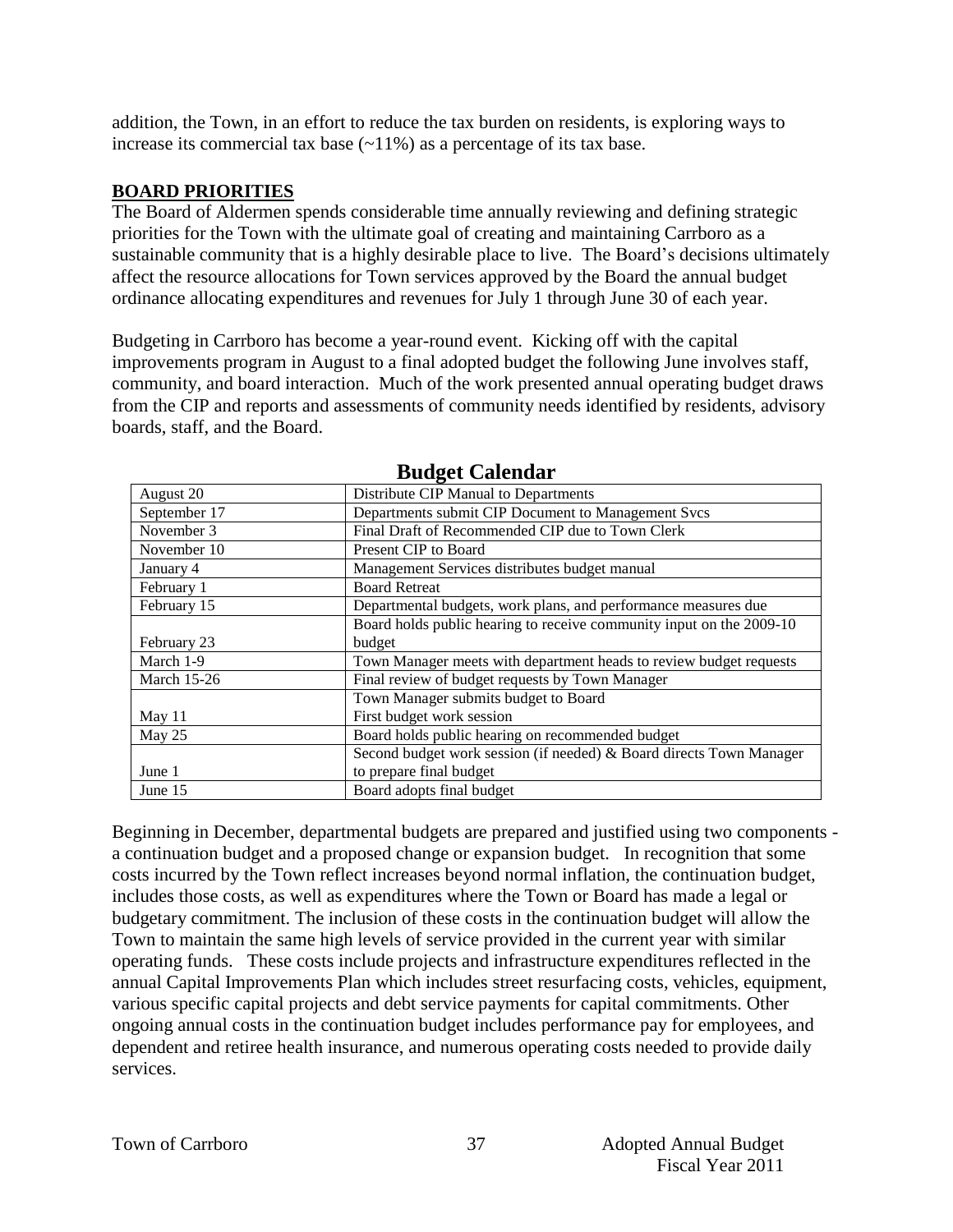All other requests are defined as "proposed changes" and are budgeted in a separate column and are categorized in a manner such that the Board and residents can understand the various dynamics involved in making funding decisions. Dynamics include improved service levels, and capital outlay – recurring capital outlay that does not meet the capital thresholds for consideration in the CIP. Justifications for proposed changes are based on the Board's adopted goals as well as individual departmental goals and objectives.

Also driving the services and budget process provided by the town are the strategic priorities and financial policies adopted by the Board. These financial policies address revenues, cash management, expenditures, debt and risk management, capital needs, and budgeting and management.

The current Board priorities (in bold) and their relationship to departmental goals and work plans (in italics) are listed below:

# **Diversify revenue stream to maintain ethnic and economic diversity**

- *Maximize use and revenue at recreation facilities.(Recreation & Parks)*
- *Enhance recreation programming opportunities to better serve diverse populations within the community. (Recreation & Parks)*
- *Increase recreation program offerings for underserved citizens.(Recreation & Parks)*
- *Work with the Small Business and Technology Development Center to provide business plan and entrepreneurship training to 30 aspiring entrepreneurs. (Economic and Community Development)*
- *Increase the number of women and minority-owned businesses. (economic and Community Development)*

# **Improve walkability and public transportation**

- *Improve Quality of public transportation service. (Transportation)*
- *Improve level of public transportation service. (Transportation)*
- *Work with Chapel Hill Transit to more effectively manage current level of public transportation service in Carrboro, to extend service into areas of Carrboro not served by fixed route service, and evaluate the shared-ride service in Carrboro (number of participants). (Transportation)*
- *Assist the Carrboro Greenways Commission implement a system of greenways. (Planning)*

# **Encourage development that is compact, dense, and appeals to diverse lifestyles and incomes**

- *Increase the number of affordable housing units in the Town. (Economic and Community Development)*
- *Engage in productive work with the newly created Local Living Economy Task Forc*e. *(Economic and Community Development)*

# **Enhance and sustain quality of life/place issues for everyone**

 *Reduce the number of known drug houses and street-level drug sales locations. (Police)*

|  |  | Town of Carrboro |
|--|--|------------------|
|--|--|------------------|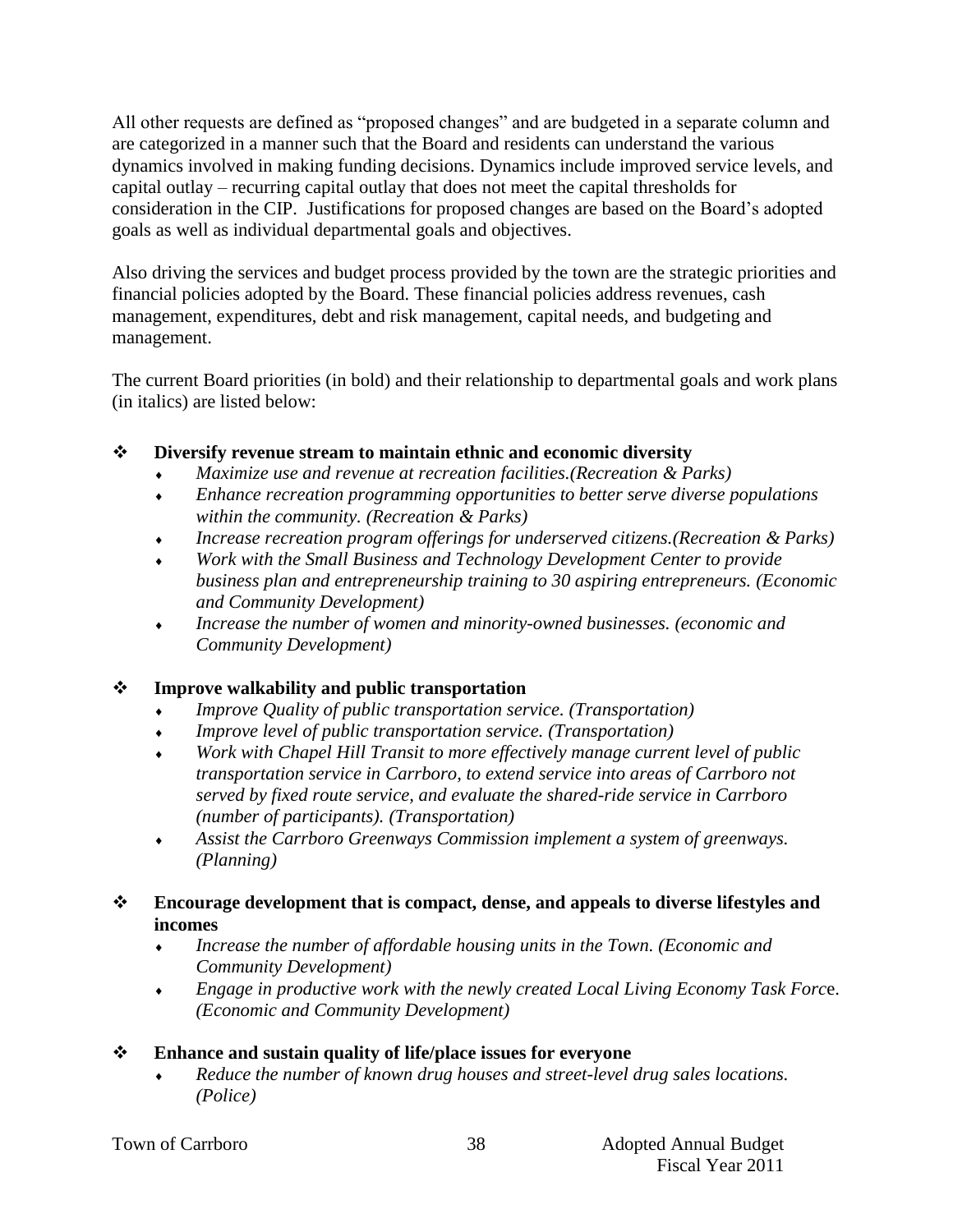- *Maintain index crime clearance rates at or above the national average for comparable towns. (Police)*
- *Ensure the safety of all employees and citizens on town property. (Police)*
- *Monitor fire trends and create public education programs to target these issues. (Fire-Rescue)*
- *Provide fire suppression, light duty rescue, and emergency medical technician services on a 24-hour basis covering the Town of Carrboro and the South Orange Fire District. (Fire-Rescue)*
- *Provide fire education for schools, day care centers, and special interest groups. (Fire-Rescue)*
- *Achieve a well-balanced public infrastructure*. *(Planning)*
- *Promote a human environment that facilitates a community of trust, mutual respect, and a sense of acceptance, happiness and well being by emphasizing positive relationships. (Planning)*
- *Develop new and innovative approaches to support human activity within the community, particularly with regard to housing, transportation, energy production and consumption, resource protection and conservation. (Planning)*
- *Complete the comprehensive review of Carrboro's Land Use Ordinance. (Planning)*
- *Provide timely, cost-effective maintenance of public streets, bike paths, storm drainage system and right-of-way. (Public Works)*
- *Provide cost effective, reliable solid waste collection and disposal. (Public Works)*
- *Provide park facility and ball field maintenance. (Public Works)*
- *Provide classes, workshops, trips, camps and other general recreational activities to meet the varied leisure interests and needs of the community. (Recreation & Parks)*
- *Operates 10 parks and 1 indoor community facility. (Recreation & Parks)*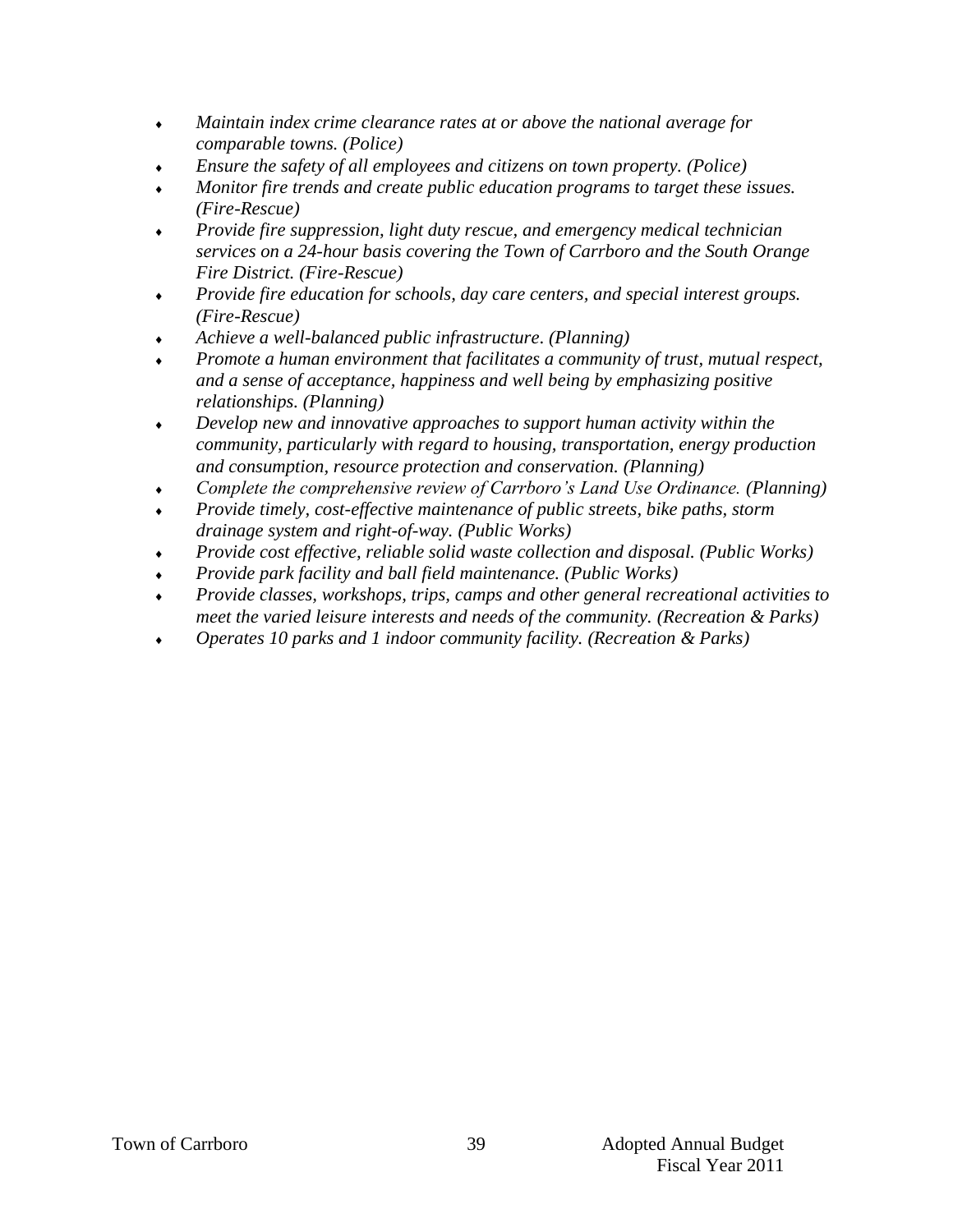# **FINANCIAL POLICIES**

Among the responsibilities of municipalities to its residents is the care of public funds and the wise and prudent management of municipal finances while providing for the adequate funding of the services desired by the public and the maintenance of public facilities. These financial management policies are designed to ensure the fiscal stability of the Town and to guide the development and administration of the annual operating and capital budgets.

### *Objectives*

The Town's financial objectives address revenues, cash management, expenditures, debt and risk management, capital needs and budgeting and management. The specific objectives are listed below:

- $\triangleright$  Protect the policy-making ability of the Board of Aldermen by ensuring that important policy decisions are not controlled by financial problems or emergencies.
- $\triangleright$  Assist Town management by providing accurate and timely information on financial conditions.
- $\triangleright$  Provide sound principles to guide the important decisions of the Board of Aldermen and of management which have significant fiscal impact.
- $\triangleright$  Provide essential public facilities and prevent deterioration of the Town's public facilities and its capital plant.
- $\triangleright$  Set forth-operational principles that minimize the cost of government and financial risk, to the extent consistent with services desired by the public.
- $\triangleright$  Enhance the policy-making ability of the Board of Aldermen by providing accurate information on program costs.
- $\triangleright$  Employ revenue policies that prevent undue or unbalanced reliance on certain revenues, which distribute the costs of municipal services fairly, and which provide adequate funds to operate desired programs.
- Ensure the legal use of all Town funds through a good system of financial security and internal controls.

# *Achieving These Objectives:*

Town staff shall develop and maintain methods of forecasting future revenues and expenditures. These methods shall project the Town's future revenues and expenditures through a variety of methods including but not limited to forecasts of the economy and future development of the Town.

Town staff will estimate General Fund revenues using an objective and analytical process, as well as documenting and maintaining specific assumptions. In instances where there is uncertainty as to assumptions, conservative revenue projections shall be provided.

### **REVENUE POLICIES**

Important issues to consider in revenue analysis are growth, flexibility, elasticity, dependability, diversity, and administration. Under ideal situations, revenues grow at a rate equal to or greater than the combined effects of inflation and expenditures. Revenues should be sufficiently flexible to allow adjustments to changing conditions.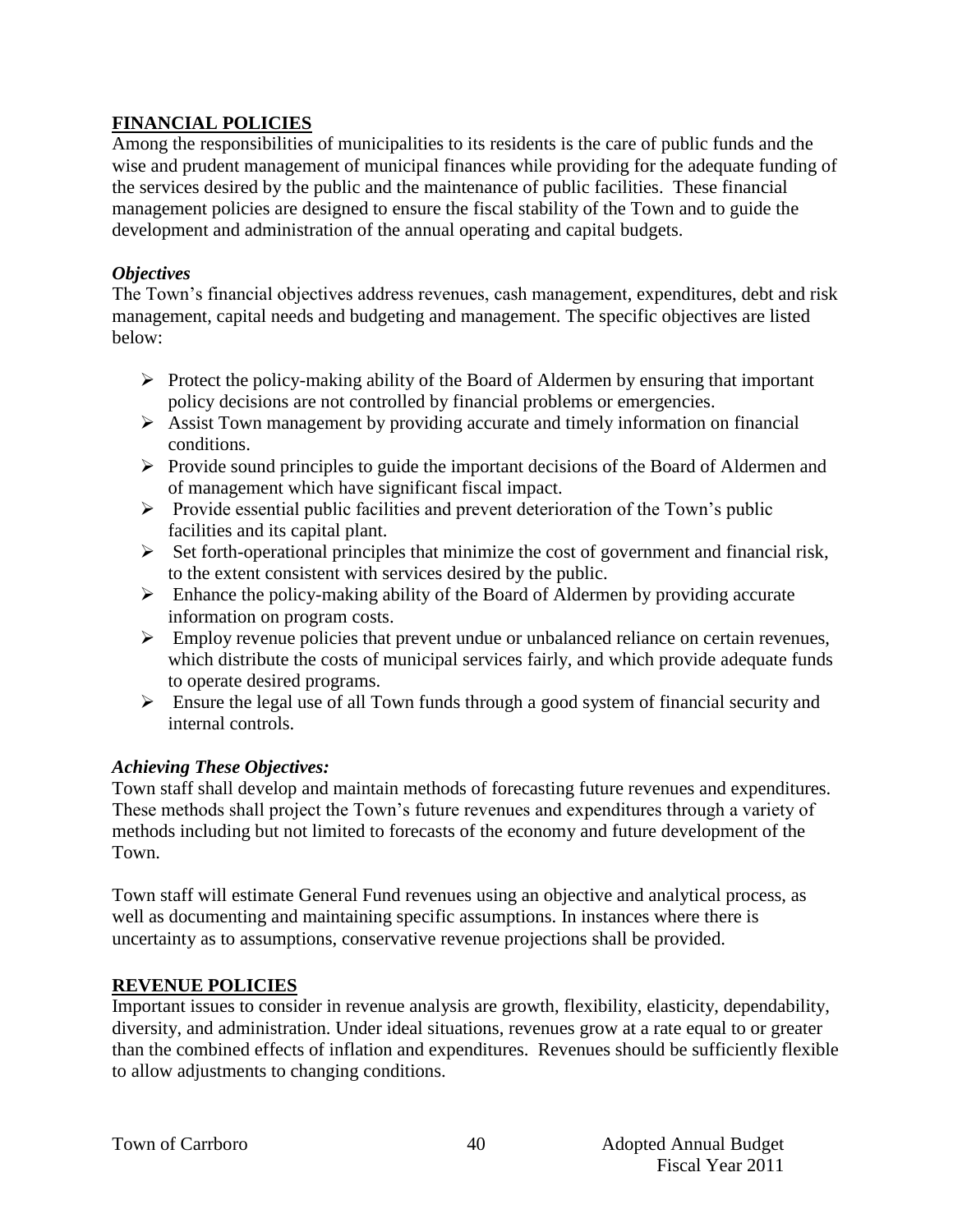The Town uses the following policies to govern its operations and methods regarding revenues that are used for operations.

#### *Sources of revenue*

The Town will strive to maintain a diversified and stable revenue system to shelter the government from short-run fluctuations in any single revenue source and ensure its ability to provide for ongoing service.

A balance will be sought in the revenue structure between the proportions of elastic and inelastic revenues. New sources of revenue will be sought to achieve the desirable balance.

Restricted revenue shall only be used for the purpose intended and in a fiscally responsible manner. Programs and services funded by restricted revenue will be clearly designated as such.

Intergovernmental assistance shall be used to finance only those capital improvements that are consistent with the capital improvement plan and local government priorities, and whose operation and maintenance costs have been included in operating budget forecasts.

#### *Fees and cost recovery*

User fees and charges shall be reviewed annually. Town departments that generate a significant amount of user fee revenue regularly monitor their fees by comparing them to other local area jurisdictions. Fees shall be adjusted where appropriate to reflect these increases.

Engineering Fees represent an exception to user fees whereby applicants are responsible for paying 80% of fees assessed by the Town's engineers. The engineers, who perform under a contractual agreement with the Town, bill the Town and the Town, in turn, sends a bill to the applicant for all such fees.

The Recreation and Parks Department, establishes recreation fees based on numerous factors, depending upon the program or services offered. Services offered may be available at no cost (a town-sponsored event), partially subsidized based on financial need, or may be based on 80%- 100% direct cost recovery. Fees for nonresident users of recreation programs shall be established after the Board of Aldermen approves the upcoming fiscal year budget. The fee shall be established by dividing the annual appropriation for the Recreation and Parks Department by the number of town residents. This will provide for a per capita cost for recreation services. An average of two activities per year in the Athletic Program and three activities per year in the General program area has been determined.

Therefore, the per activity fee shall be established for those persons not residing nor owning property in Orange County by dividing the annual out-of-county fee by two or three in the Athletic and General Program areas, respectively. An exception to this policy will be in those programs where fees are based on recovering 100% of direct costs.

### *Grants and federal funds*

The Town shall aggressively pursue all grant opportunities; however, before accepting grants, the Town will consider the current and future implications of both accepting and rejecting the monies, including:

- the amount of matching funds required;
- in-kind services that are to be provided;
- the related operating expenses; and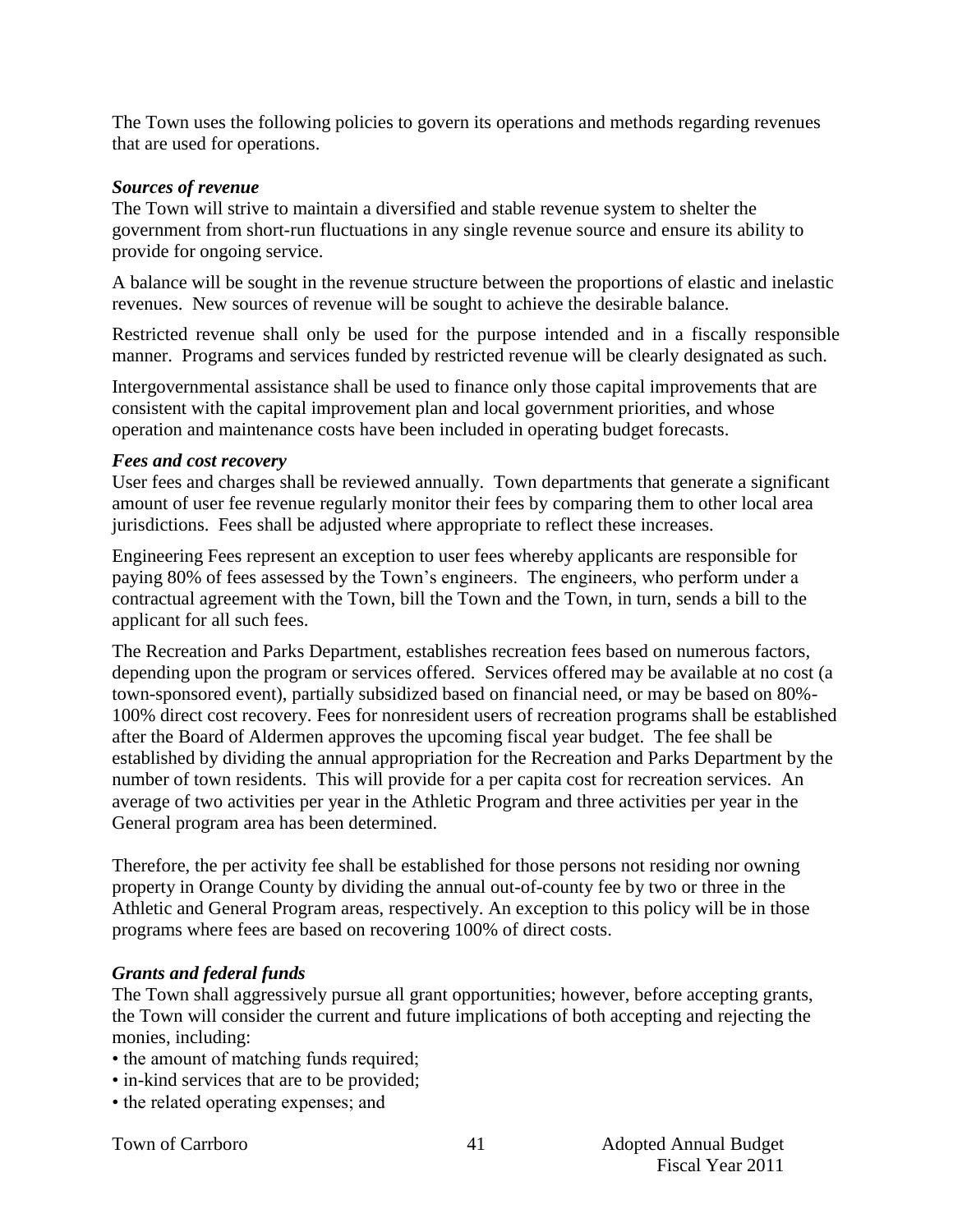• length of grant and consequential disposition of service (i.e., is the Town obliged to continue the services after the grant has ended).

#### *Payment-in-Lieu Financing*

Payment-in-lieu revenue represents payments from developers or property owners for the purpose of providing open space areas or recreational facilities that serves or benefits the residents of the development generating the funds.

The Town's ordinance allows developers of certain types of projects to either provide open space and recreational facilities according to standards set forth in the ordinance or pay a fee in accordance with the Town-established fee schedule.

#### *Operating Transfers*

To the maximum extent feasible and appropriate, General Fund transfers to other funds shall be defined as payments intended for the support of specific programs or services. Amounts not needed to support such specific program or service expenses shall revert back to the General Fund.

# **OPERATING BUDGET POLICIES**

The Town uses the following policies to govern its operations and methods regarding operating budget expenditures.

### **Fund Balance**

The amount of fund balance is considered to be one of the key indicators of the financial condition of a town. To maintain the Town's credit rating and to meet seasonal cash flow shortfalls, economic downturns or a local disaster, the budget shall provide for an anticipated fund balance for the general fund.

Key purposes for maintaining fund balance include:

- **►** Having a reserve for emergencies as in the case of lawsuits, ice storms, hurricanes and other natural disasters;
- **►** Providing a sufficient cash flow for the Town given the amount of revenues received on a monthly basis is not consistent and the tax rate cannot be changed during the fiscal year even though cash flow problems may develop;
- **►** Weathering unforeseen shortfalls in revenues; and,
- **►** Taking advantage of an unforeseen opportunity when it arises (i.e., purchasing land that comes available)

The Town will maintain an undesignated balance in the general fund at a level ranging from 22.5% to 35% of the General Fund budget. The Town may earmark funds exceeding the 22.5% undesignated fund balance level for capital projects or financing only.

If, at the end of a fiscal year, the undesignated fund balance falls below 20%, the Town will rebuild the balance to 22.5% within one year.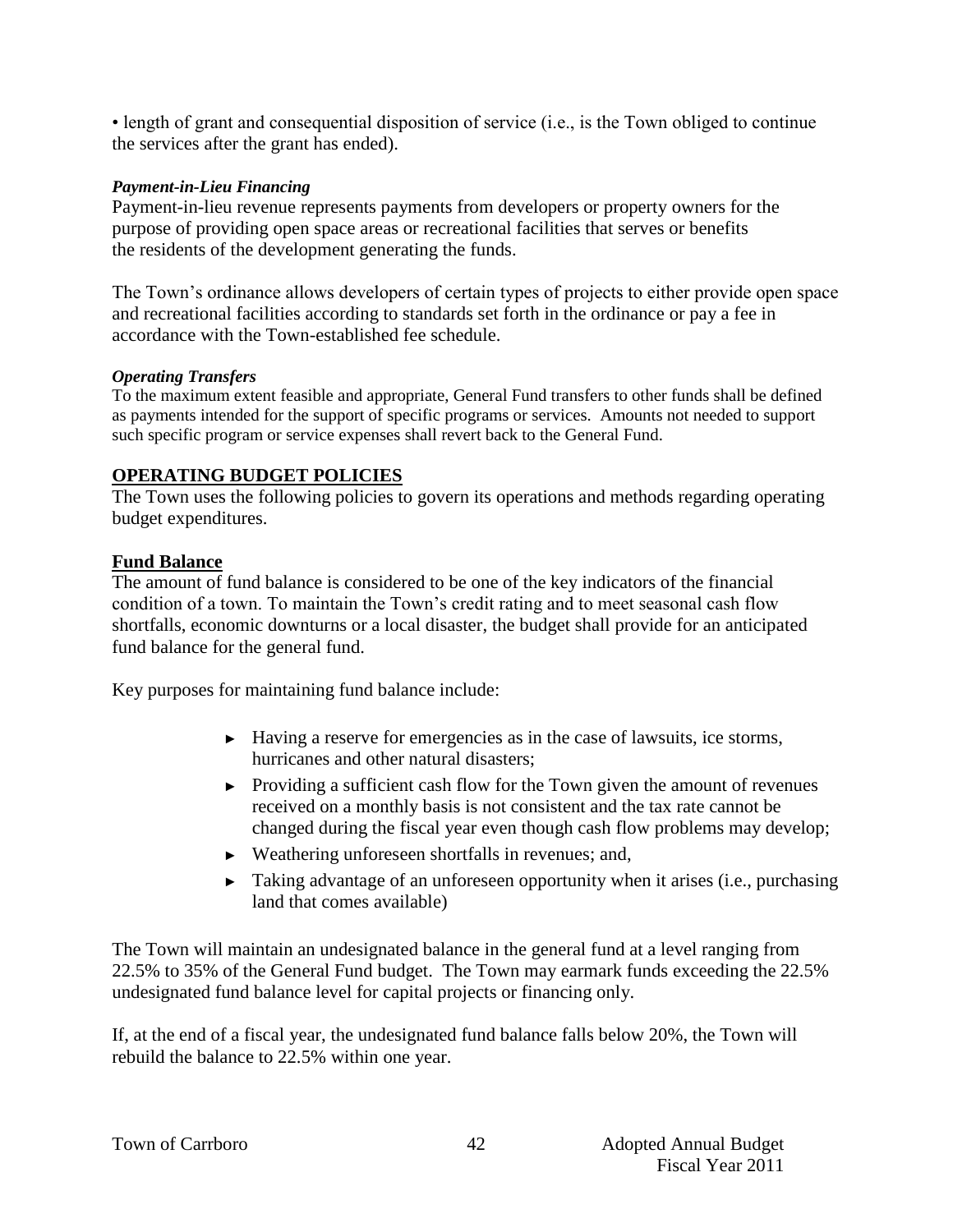If, on the other hand, at the end of a fiscal year, the undesignated fund balance exceeds 35%, the Town Manager, upon confirming the undesignated fund balance available in the annual audit, may set aside an amount in designated fund balance for transfer to capital reserve fund for future projects, unless there are other conditions that exist which would allow the Town Manager to conclude it necessary to maintain fund balance at the current reserve level. Undesignated fund balance will generally not be used for operating expenses.

#### **Budget Process and Procedures**

#### *State Laws*

The North Carolina Local Government Budget and Fiscal Control Act requires that the Town Manager submit a recommended budget to the Mayor and Board of Aldermen no later than May 1st, that the Board hold a public hearing on the budget, and that the Board adopt an annual budget or interim budget each year by July 1st. The budget must be balanced. Defined by the Fiscal Control Act, "the sum of estimated net revenues and appropriated fund balance in each fund shall be equal to appropriations in that fund."

State laws also determine the types of services and regulatory authority, which the Town can provide as well as the revenue sources available to the Town. For example, the Town is authorized to provide police and fire protection, refuse collection, and street maintenance services, but is not authorized by the State to levy income taxes or to raise the local sales tax which is capped at the existing two and one-half  $(2.5)$  percent. In North Carolina, county governments are responsible for public health, education, and social services. County and state government decisions govern funding for the Chapel Hill- Carrboro school system.

### *Local procedures*

The budget process follows a familiar process in that the primary mission continues to be the development of an annual financial plan for the Town. However, just as important, the budget is a strategic plan whereby departmental missions and objectives are aligned with the Board goals and commitments made today and the impact of those decisions are projected and planned for into the future.

Public input and review of the recommended budget is encouraged. The entire budget document shall be available at the Town Clerk's Office and the Town's website for review. The Board of Aldermen shall hold at least two meetings prior to their adoption of an annual budget.

The fiscal budget is prepared by the Town Manager for a one-year fiscal cycle beginning July 1 and ending June 30 of the following year and must be adopted by the Board of Aldermen prior to the beginning of each fiscal year.

The recommended budget, as presented by the Town Manager, shall reflect the continuation of current service levels wherever appropriate and/or shall include an explanation of any decreases and increases. Any reprogramming or budget shifts from the previous budget shall be clearly identified in the budget document.

The recommended budget, as presented by the Town Manager, shall represent a balanced budget; recommended allocations shall not exceed projected revenues.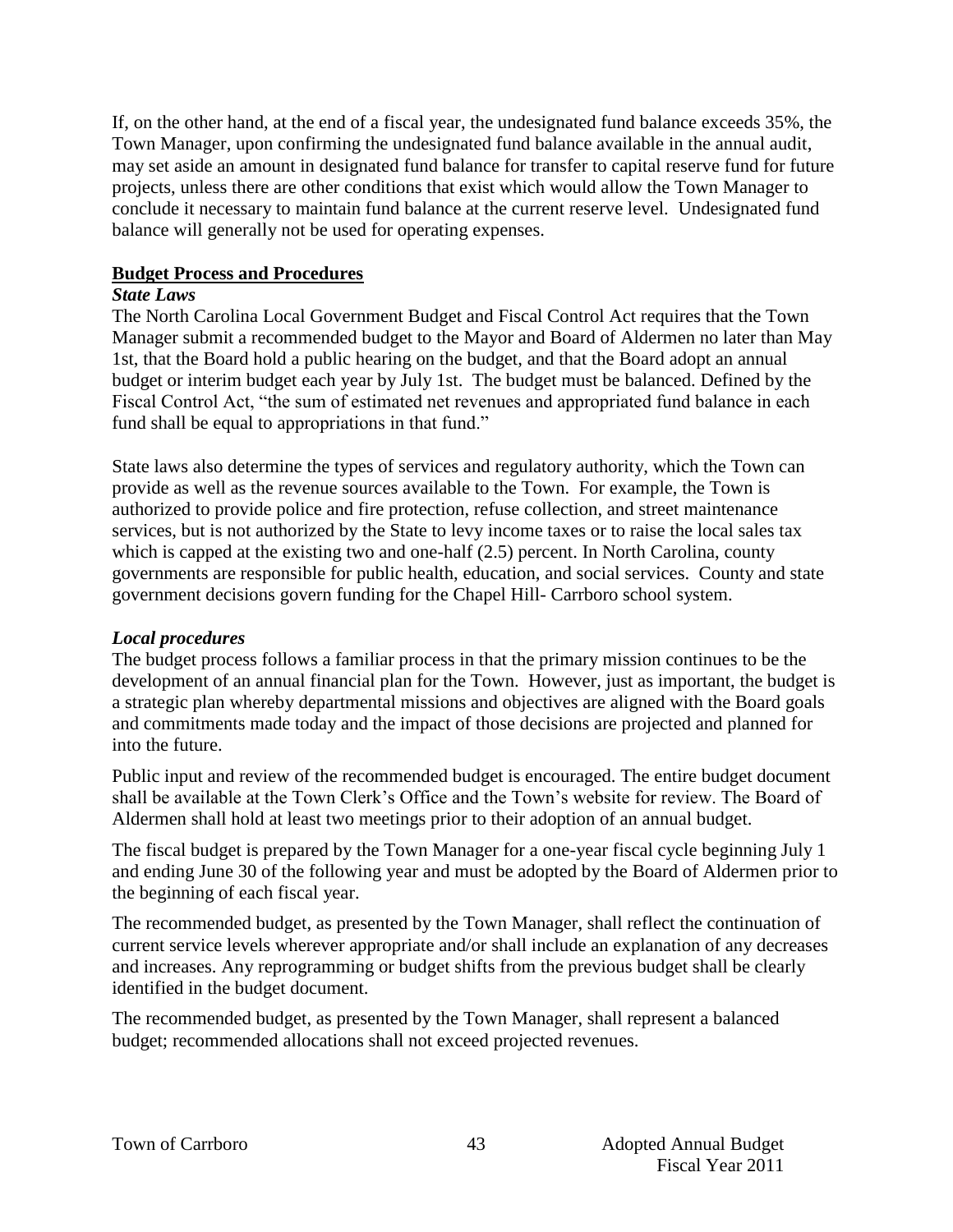#### *General Fund Budgeting*

The basic format of the budget shall identify programs within organizational structures defined primarily by department. Programs are defined as specific services provided to the public by a specific department. All assumptions, transfers, and other relevant budget data shall be clearly stated.

The Town will avoid budgetary procedures that balance current expenditures at the expense of meeting future years' expenses, such as postponing expenditures, accruing future years' revenues, or rolling over short-term debt.

Requests for human services and nonprofit funding shall coincide with the budget process. The Town shall set aside funds for external organizational or program services through the grant application process. The amount recommended for funding shall increase each year based on the consumer price index (CPI) over the previous twelve months. If the CPI remains flat or decreases, nonprofit funding shall remain unaffected. The requests are reviewed by the Town's Human Services Commission which in turn submits a funding recommendation to the Board of Aldermen.

Transfers between funds and transfers from the contingency account may be executed only by the Board of Aldermen. The Carrboro Board of Aldermen will appropriate funds from the Contingency Fund exclusively for government operations.

Where possible, the budget and subsequent status reports will integrate performance measurement and productivity indicators.

In instances where specific activities or purchases are authorized by the Board of Aldermen in a certain fiscal year and remain incomplete and thus, unexpended, fund balance may be carried forward, at Board of Aldermen's discretion, into the next fiscal year to support such activities or purchases.

Budgetary and accounting procedures will conform to Generally Accepted Accounting Principles (GAAP) for governmental agencies.

#### *Special Fund Budgeting*

The term "Special Funds" shall be used to identify all funds other than the General Fund, inclusive of the following fund types: Capital Reserve Fund, Payment-in-Lieu Capital Reserve Fund, Revolving Loan Fund, and Capital Projects Fund.

Special Funds shall be created when legally required, requested by the Board of Aldermen, or to facilitate internal accounting and financial reporting procedures.

The annual budget for each Special Fund shall be prepared in conjunction with the General Fund budget and shall be submitted to the Board of Aldermen for adoption prior to the beginning of the fiscal year.

Special Funds budgetary and accounting procedures will conform to GAAP.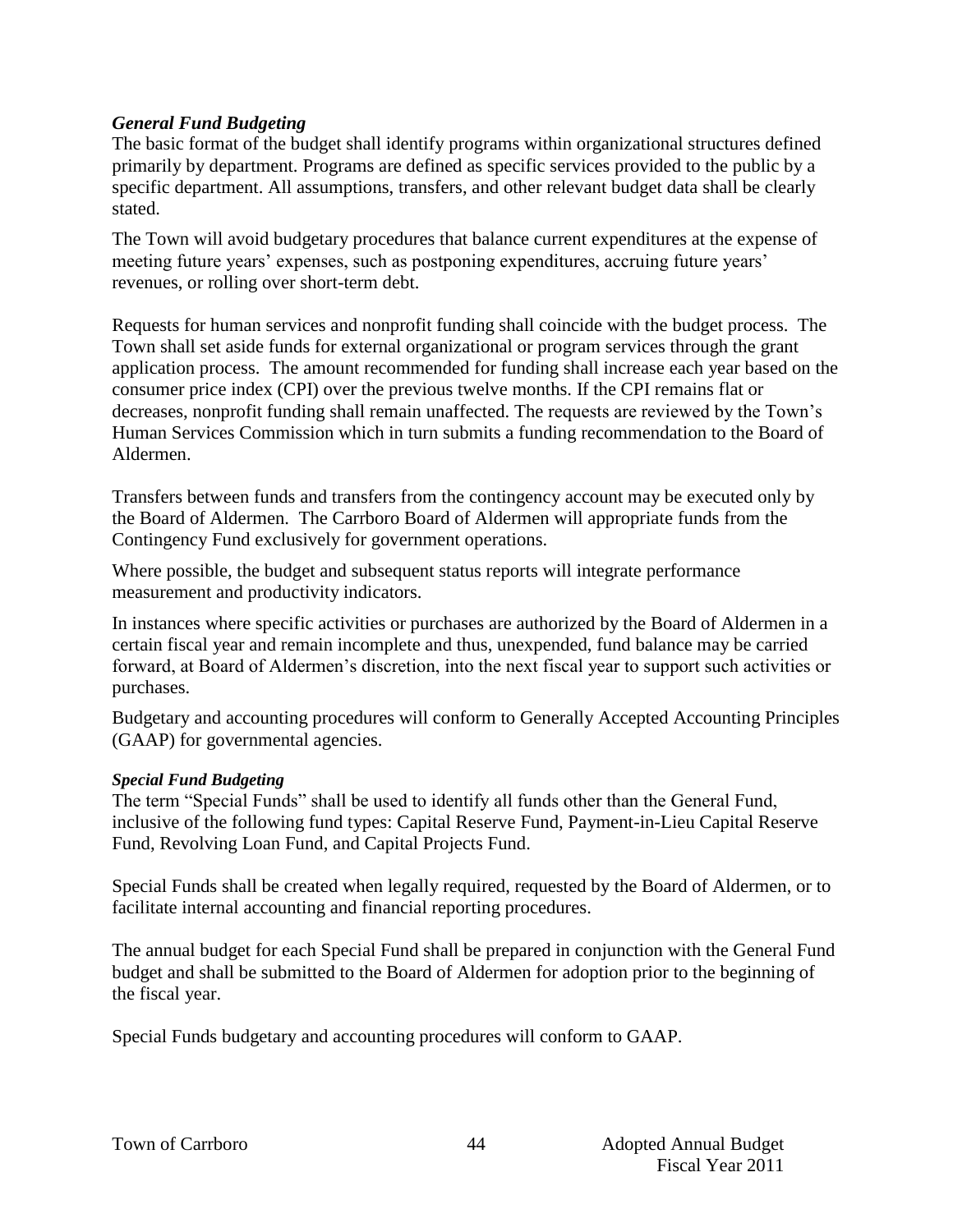#### *Capital Fund Budgeting*

A local government may in its discretion, authorize and budget for a capital project or grant project, either in its annual budget ordinance or in a project ordinance. At any time during the year, a project ordinance may be established. A local government shall not begin a capital project until it has adopted a balanced project ordinance for the life of the project.

A project ordinance is balanced when revenues estimated to be available for the project equal appropriations for the project. A project ordinance shall clearly identify the project and authorize its undertaking, identify the revenues that will finance the project, and make the appropriations necessary to complete the project.

Major capital decisions tend to have a fiscal and operational impact more extensive than that required of annual operating and maintenance decisions and require different planning and budgetary methods. For projects that cost over \$100,000 and will require more than one year to accomplish, it is recommended that departments use a project ordinance rather than the General Fund operating budget.

An amendment is required when the budget established for the project is not sufficient to complete the project in its entirety. A project ordinance amending the project budget will require approval by the Board of Aldermen.

#### **Transfers**

Line-item adjustments within one project will be allowed via an internal "budget adjustment request form", assuming the project scope is substantially the same and total funding will not increase as a result of the transfer. Transfer requests will be prepared and signed by the department head of the requesting department and submitted to Management Services to be reviewed. When these transfers occur, the project manager will state that the project scope can still be achieved without increasing the total funding of the project. Management Services will ensure that all transfer requests are approved by the Town Manager.

A transfer between projects within the same fund is only allowed with formal board approval. This process ensures transparency and keeps the Board up-to-date regarding budget changes in capital projects.

#### *Maintenance of Capital Assets*

Provisions will be made for adequate maintenance of the capital plant and equipment and for their orderly rehabilitation and replacement, within available revenue and budgetary limits. The budget should provide sufficient funds for the regular repair and maintenance of all town capital assets. The budget should not be balanced by deferring these expenditures.

The budget shall incorporate tenets of the technology plan that recognize the importance and necessity of maintaining and updating the installed technological infrastructure. It is strongly suggested that end-user workstations are to be replaced on a four year cycle, servers to be replaced on a three year cycle and other network infrastructure and business applications to be replaced as dictated by financial, technical, and business criteria defined in the Technology Plan. Finally, it is noted that replacement of infrastructure with the latest technology, rather than applying major upgrades to existing infrastructure, is often the most cost effective path.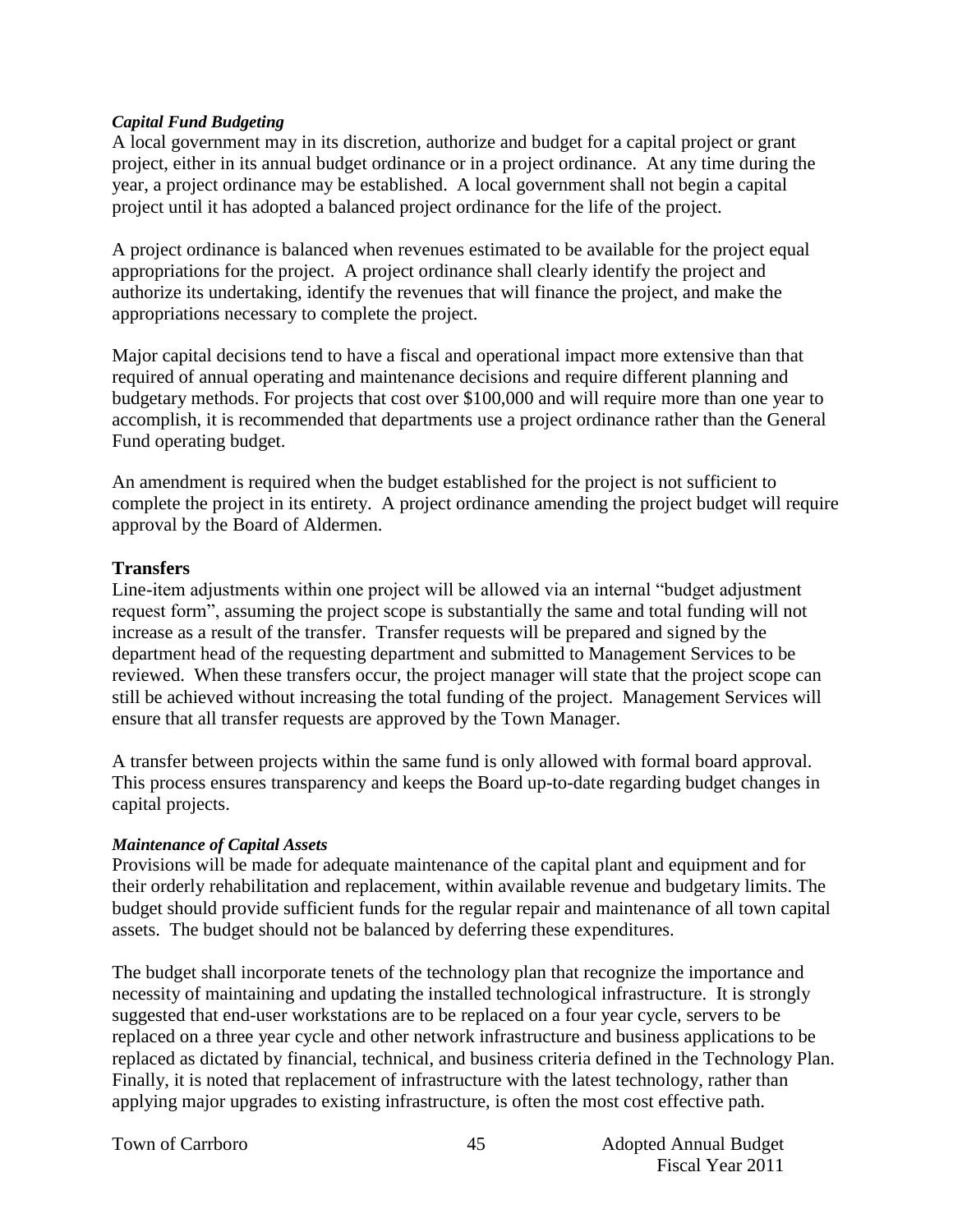As with technology, town vehicles are also replaced on a predetermined schedule. Through a planned approach the Town looks to minimize fleet capital cost and operational cost. The Public Works Department utilizes a booklet containing replacement criteria (includes criteria such as age and usage) for recommending replacement. It should be noted that age and usage criteria provide general guidance for replacement and there can be other circumstances that factor in the decision to replace a vehicle or piece of equipment either sooner or later than the recommended guidelines. These factors may include high maintenance cost, excessive down time, resale value, standardization of fleet, or change of operation.

All vehicles and capital equipment that exceed \$25,000 per item shall be considered for town's installment financing schedule identified in the capital improvements plan. All vehicles are funded with installment financing.

# **CAPITAL IMPROVEMENT PROJECT POLICIES**

The Town uses the following policies to govern its capital improvement program that address particular community needs.

#### *Capital improvement program*

The Town Manager shall develop and maintain a projection of capital improvement projects (Capital Improvement Program) for the next six years based on the previous capital improvement plans, community needs assessments, and on projects approved by the Board of Aldermen. The Capital Improvement Program (CIP) should be tied to projected revenue and expenditure constraints. Future planning should consider periods of revenue surplus and shortfall and adjust future programs accordingly. The CIP includes long-term maintenance and other operational requirements for proposed projects that meet the following criteria: 1) requested item is equipment costing more than \$25,000, or is a vehicle, and 2) requested project is multi-year in nature and exceeds \$100,000 over the life of the project. The CIP also includes information technology projects with costs equal to or greater than \$15,000. Each fiscal year, the Town Manager will update the CIP to include current information for review by the Board of Aldermen. The CIP plan is incorporated into the annual operating budget request process. Provisions are made for adequate maintenance of capital infrastructure and equipment and for their orderly replacement within available revenue and budgetary limits. Items are appropriated into the budget by the board upon adoption of the budget.

Unexpended project balances shall be carried forward to future fiscal years to complete the intent of the original budget, contingent upon approval by the Board of Aldermen.

The Town's capital program will recognize the borrowing limitation and debt tolerance of the Town.

The CIP budget process shall include a financial analysis and narrative of the impact of the CIP on the Town's financial condition, including but not limited to, debt levels and operating budget.

The Town shall actively pursue outside funding sources for all projects for the CIP funding.

### *Capital improvement financing*

Within the limitation of existing law, various funding sources may be utilized for capital improvements. Capital projects shall not be dictated by the nature of funding available except to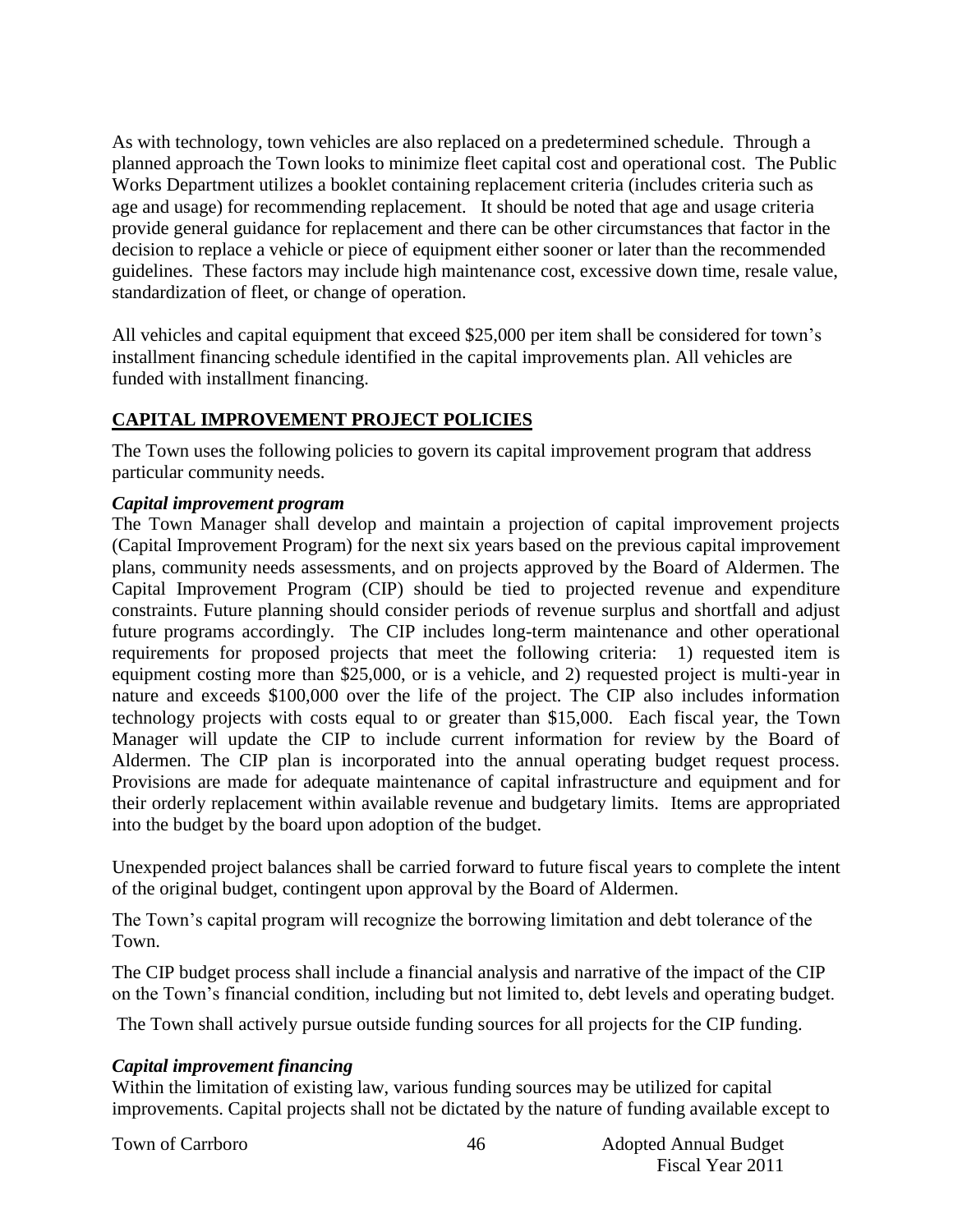the extent that the projects meet an initial test of being required to achieve Town goals and to the extent that projects must be placed in priority dictated by the nature of the funds available.

Unspent capital project funds shall revert to undesignated capital reserves within the Capital Reserve Fund for future capital funding. In no case shall projects incur a funding deficit without the express approval of the Board of Aldermen.

# **DEBT MANAGEMENT POLICY**

# **POLICY STATEMENTS**

Debt policies are written guidelines and restrictions affecting the amount, issuance, process, and type of debt issued by a governmental entity. The important functions of a debt policy are to:

- Provide guidance on the types and levels of the Town's outstanding debt obligations so as not to exceed acceptable levels of indebtedness and risk. Debt policies also serve as a framework within which the Town can evaluate each potential debt issuance;
- Direct staff on objectives to be achieved, both before bonds are sold and for the ongoing management of the debt program;
- Facilitate the debt issuance process by making important decisions ahead of time;
- Assist the Town in the management of its financial affairs, ensuring that the Town maintains a sound debt position and that its credit quality is protected;
- Allow for an appropriate balance between the established debt parameters and providing flexibility to respond to unforeseen circumstances and new opportunities; and
- Serve as a means of stimulating an open debate about the government's outstanding obligations and lead to an informed decision by elected officials.

### **Purpose and Type of Debt**

### *Purpose:*

Debt is only to be incurred for financing capital assets that, because of their long-term nature or because of budgetary constraints, cannot be acquired from current or budgeted resources. Debt is not to be used for operational needs or normal recurring maintenance. Ideally, the Town will strive to restrict debt issuance to capital needs identified and formalized in a capital improvement program (CIP).

# *Types of Debt:*

A. The types of debt instruments can include general obligation bonds, bond anticipation notes, revenue bonds, lease-installment financings, certificates of participation, special obligation bonds, or any other financing instrument allowed under North Carolina statutes. The Town will strive to use the least costly and most appropriate form of financing for its project needs.

B. All debt issued, including short-term installment purchase financing that the Town incurs for recurring equipment, will be repaid within a period not to exceed the expected useful life of the improvements, equipment, or vehicles financed by the debt.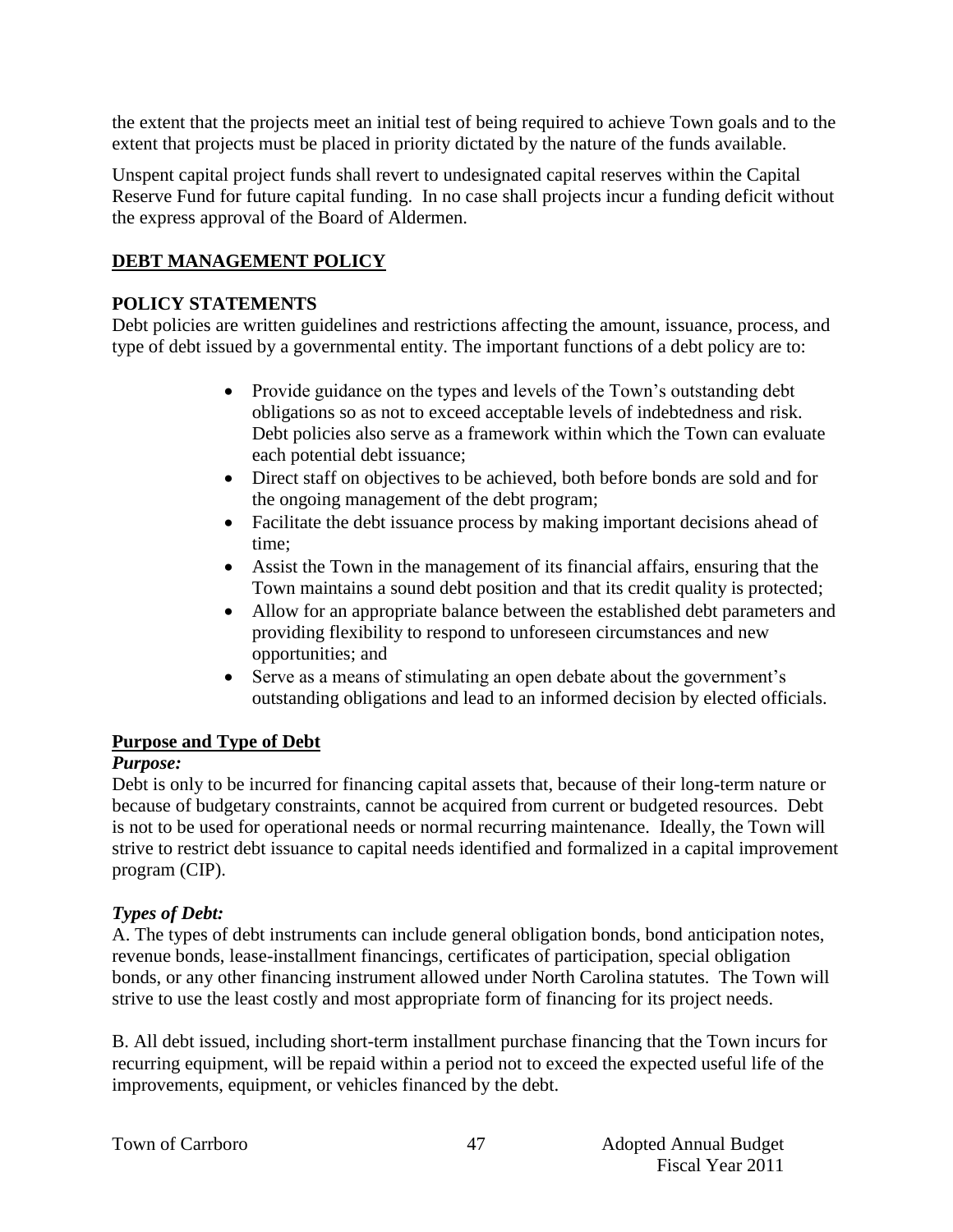#### **Debt Limits and Affordability**

Debt policies should define limits or acceptable ranges for each type of debt. Limits are set for legal, financial, and policy reasons. State law dictates legal limits. Financial limits may be established to achieve a desired credit rating or to exist within budgetary or other resource constraints. Debt limits alone will not result in desired ratings, but limits on debt levels can have a material impact if the local government demonstrates adherence to the policy over time. Policy limits can include the purposes for which debt may be used, the types of debt that may be issued, and minimum credit ratings.

The Town will use an objective, analytical approach to determine the amount of debt to be considered for authorization and issuance.

#### *Several standards or guidelines are available for establishing limits:*

#### *Outstanding Debt as a Percentage of Assessed Valuation*

This ratio measures debt levels against assessed valuation and assumes that property taxes are the primary source of debt repayment.

Statutorily, the Town is subject to the Local Government Bond Act of North Carolina which limits the amount of net bonded debt the Town may have outstanding to 8% of the appraised value of property subject to taxation. However, this is not considered a realistic ratio as other ratios that measure ability to pay (described below) would exceed the Town's desired debt levels.

The Town will also strive to avoid maintaining a "high" debt burden as measured by the Local Government Commission. This analysis is updated annually by the LGC.

#### *Debt per Capita*

This ratio reflects the philosophy that all taxes, and therefore the total principal on outstanding debt, are paid by the residents (as measured by population count). This ratio is widely used by analysts as a measure of an issuers' ability to repay debt.

The Town will also strive to avoid maintaining a "high" debt burden as measured by the Local Government Commission. This analysis is updated annually by the LGC.

#### *Debt Service as a Percentage of Operating Expenditures*

The ratio that measures the percentage of debt service to the general fund expenditures reflects the Town's budgetary flexibility to change spending and respond to economic downturns. Annual debt service payments (like a house payment), can be a major fixed part of a government's fixed costs and its increase may indicate excessive debt and fiscal strain.

The North Carolina Local Government Commission (LGC) advises that local governments should have a reasonable debt burden. A heavy debt burden may be evidenced by a ratio of General Fund Debt Service to General Fund Expenditures exceeding 15%, or Debt per Capita or Debt to Appraised Property Value exceeding that of similar units. Credit rating agencies, on the other hand, consider debt exceeding 20% of operating budget to be excessive. Ten percent is considered acceptable.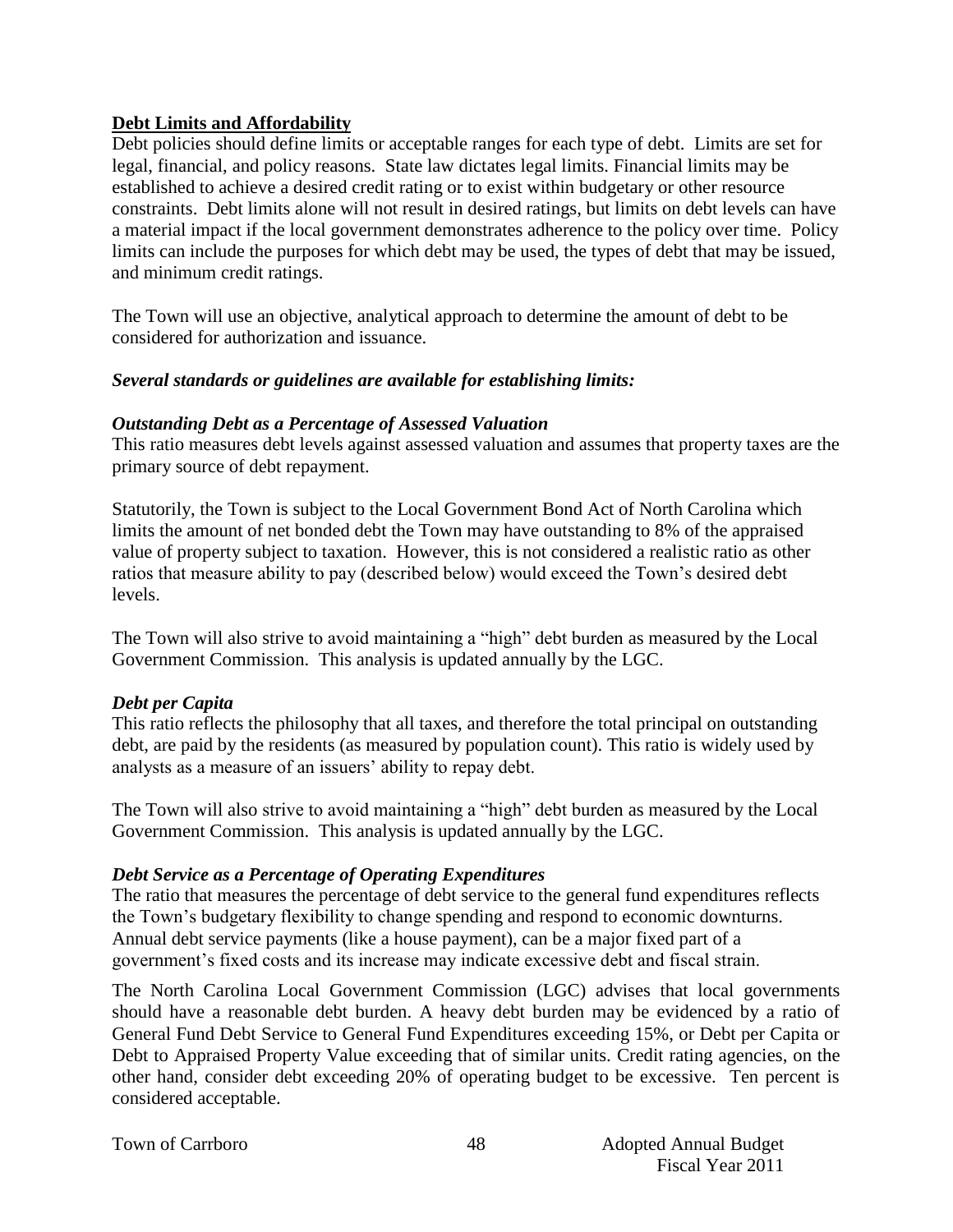The Town will maintain this ratio at or below 12%, considering this to be a moderate level of debt.

# *Use of Debt Ratios*

This measure of debt service expenditures as a percentage of operating expenditures will be the primary ratio used to relay the impact of debt to the Board, both in terms of tax rate and ability to pay debt within budgetary constraints. No project will be included in the CIP that increases the debt ratio above 12%. Any project that is considered outside of the Capital Improvement Plan shall be revisited in context of the plan to monitor the project's impact on the Town's debt ratios. Projects shall be considered for recommendation as long as the debt service expenditures as a percentage of operating expenditures remain at or below the 12% debt ratio.

The aforementioned measures, while defined with targets in mind, shall also be judged against the necessity of and benefits derived from the proposed acquisitions. The Town will continue to update its debt affordability analyses annually along with a review of peer groups to continue to analyze and control its debt effectively.

By establishing comparative debt ratios and targets over a period of time, the Town is demonstrating that there is an analytical and informed process for monitoring and making decisions about the Town's debt burden and maintaining the Town's fiscal position on behalf of the community.

# **Bond Ratings**

The Town will seek to maintain its current A+ (Standard and Poors) and A1 (Moody's) bond ratings. The Town will maintain good communications with bond rating agencies about its financial condition and operations.

### **Debt Issuance and Structure**

The Town will strive to issue bonds no more frequently than once in any fiscal year. The scheduling of bond sales and installment purchase decisions and the amount of bonds to be sold and installment financing to be sought will be determined each year by the Board of Aldermen. These decisions will be based upon the identified cash flow requirements for each project financed, market conditions, and other relevant factors.

If cash needs for bond projects are insignificant in any given year, the Board may choose not to issue bonds. Instead, the Board may fund upfront project costs and reimburse these costs when bonds are sold. In these situations, the Board will adopt reimbursement resolutions prior to the expenditure of project funds.

For most debt issues, the actual structure and sale is conducted in conjunction with the Local Government Commission (LGC), a division of the Office of State Treasurer. The LGC functions as the financial advisor to local governments when issuing debt. Structuring must take into consideration current conditions and practices in the municipal finance market.

The Town will seek level or declining debt repayment schedules on long-term bonded debt, as encouraged by the Local Government Commission. Debt requiring balloon principal payments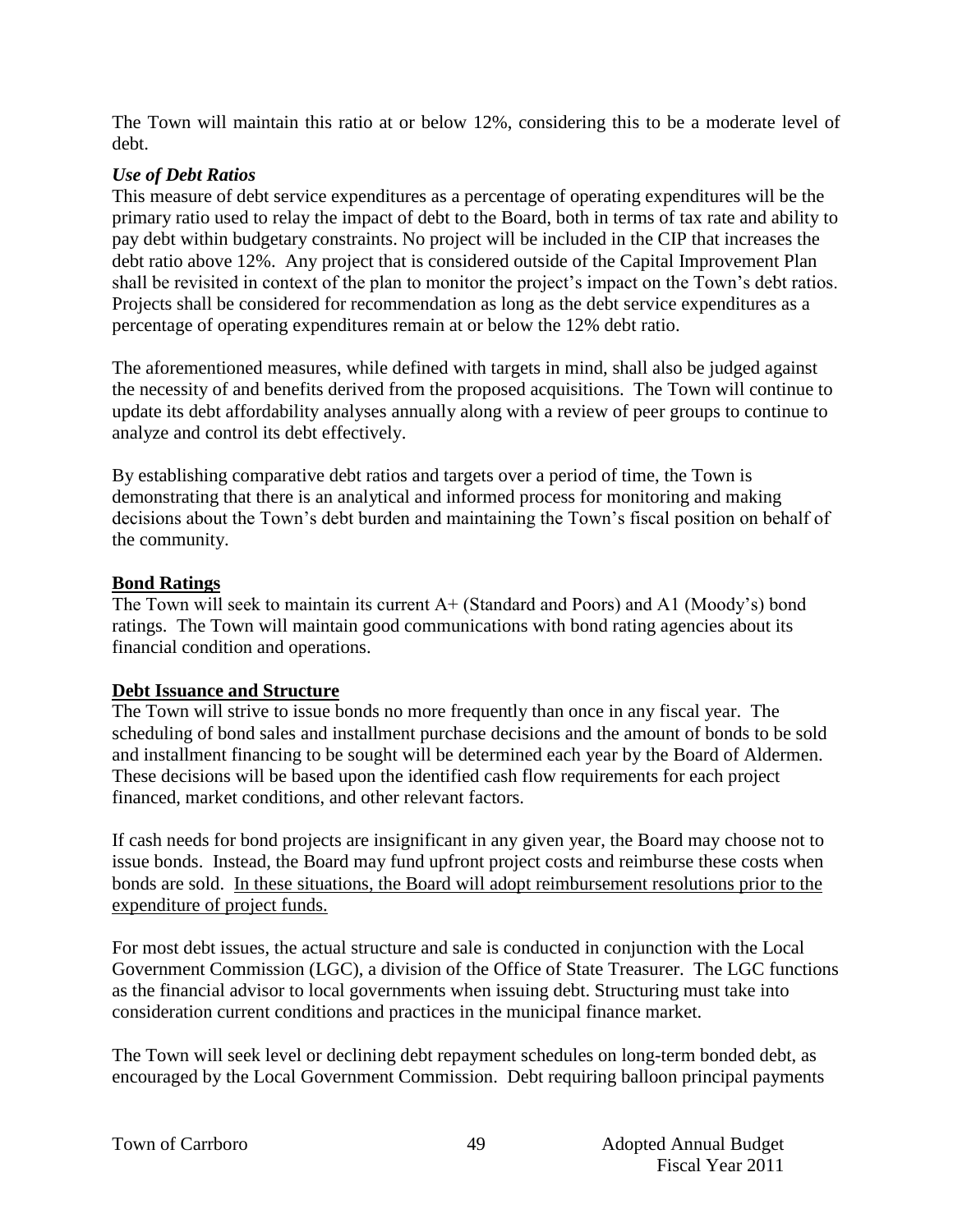reserved at the end of the issue term will be avoided. General obligation bonds will be generally competitively bid with no more than a 20-year life.

For short-term installment financings on capital items and equipment, the Town will rely on a competitive bidding process and the debt term will not exceed the useful life of the asset.

#### **Capital Planning and Debt Determination**

The Town will adopt a six-year capital improvements plan (CIP) annually. Debt financing and the associated policies will be considered in conjunction with the CIP with approval of funding and projects by the Board of Aldermen.

Any capital item that has not been included in the CIP or recurring lease-purchase schedule but because of its critical or emergency need where timing was not anticipated in the CIP or budgetary process, or is mandated immediately by either State or Federal requirements, will be considered for approval for debt financing.

*Policy last updated: June 3, 2008*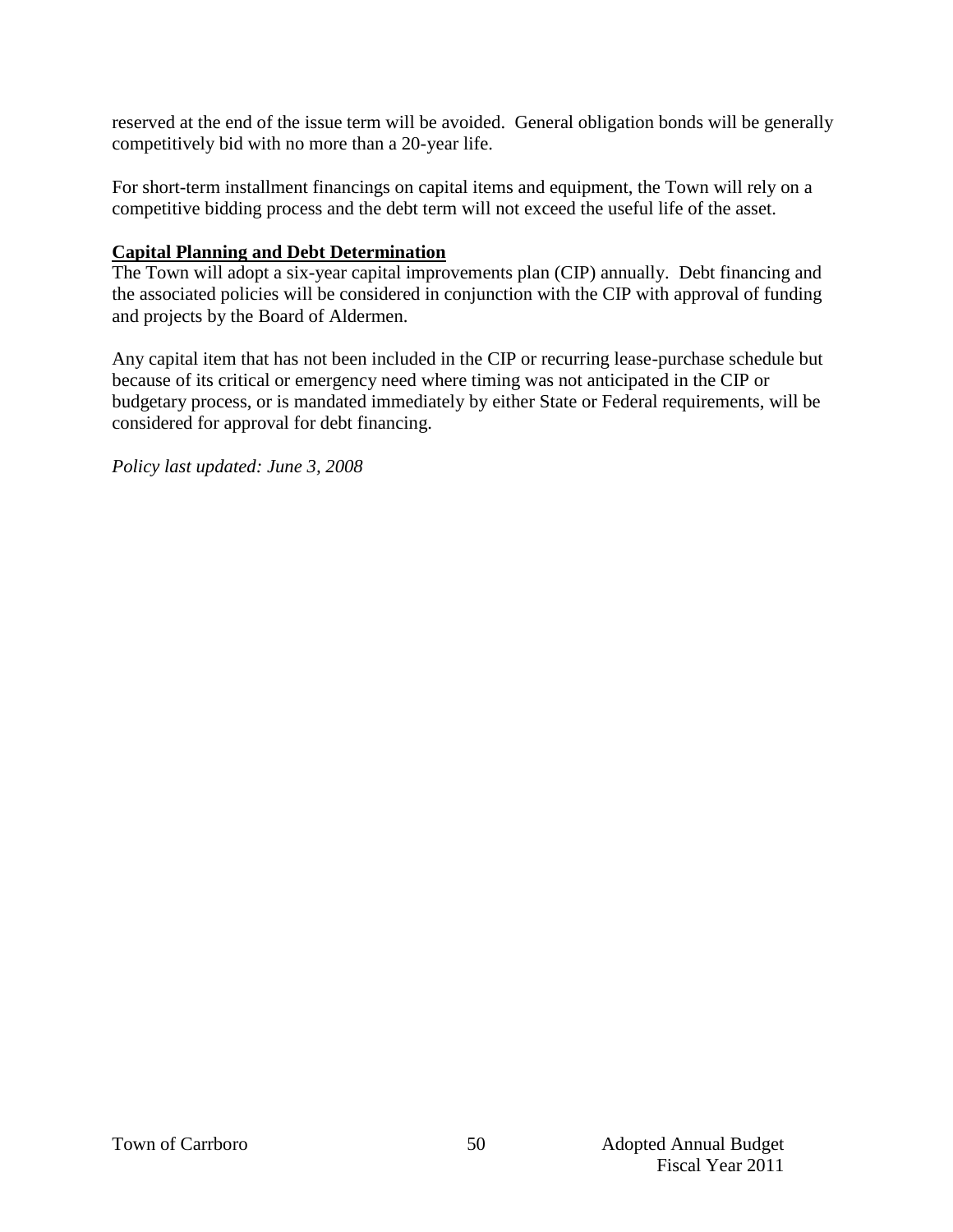#### **BUDGETARY ACCOUNTING AND REPORTING**

#### *Budget Adoption*

The Town operates under an annual budget ordinance administered in accordance with the Local Government Budget and Fiscal Control Act (North Carolina General Statutes Section 159). These statutes require that the Board of Aldermen adopt a balanced budget in which estimated revenues and appropriated fund balances equal expenditures. The Town Manager must submit a balanced budget proposal to the Board by June 1 of each year, and the Board must adopt the Budget Ordinance by July 1. A formal public hearing is required to obtain community comments of the proposed budget before the Board adopts the budget. By state law, the fiscal year begins on July 1 and ends on June 30.

An annual budget is adopted for the General Fund, and for the Capital Reserve Fund, and the Payment-in-Lieu Fund (Special Revenue Fund types) as needed. All annual appropriations lapse at the fiscal year end. Project ordinances are adopted for the remaining Special Revenue Funds, and the Capital Projects Fund.

#### *Basis of Accounting and Budgeting*

The budget is adopted using the modified accrual method of accounting. Under this basis, revenues are recognized in the period received and accrued if considered to be both measurable and available to pay current liabilities. The Town considers all revenues available if they are collected within 90 days after year-end, except for property taxes. Those revenues susceptible to accrual include: investments, sales tax, and grants-in-aids earned. Expenditures are recognized when a liability is incurred. On a budgetary basis, revenues are recorded by source of revenue (property tax, intergovernmental, taxes and licenses, etc) and expenditures are recorded by department, function or project. Expenditures may not legally exceed appropriations at the departmental level for all annually budgeted funds and at the fund level for multi-year funds.

| <b>Fund Type</b>       | <b>Fund Category</b> | <b>Basis of Accounting</b> | <b>Budgetary Accounting</b> |
|------------------------|----------------------|----------------------------|-----------------------------|
| General Fund Group     | Governmental         | Modified Accrual           | Modified Accrual            |
| <b>Special Revenue</b> | Governmental         | Modified Accrual           | Modified Accrual            |
| Capital Projects       | Governmental         | Modified Accrual           | Modified Accrual            |

Within the budget ordinance, the general fund is further divided into functions, which represent the level of authorization, by the governing board. Revenue functions include Ad Valorem (Property Taxes), Local Sales Taxes, Other Taxes/Licenses, Restricted and Unrestricted Intergovernmental Revenues, Permit and Fees, Sales and Services, Investment Earnings, Other Revenues, Other Financing Sources, and Fund Balance Appropriated.

Expenditure functions are primarily budgeted at the departmental level and include: Mayor and Board of Aldermen, Advisory Boards, Governance Support, Town Manager, Economic and Community Development, Town Clerk, Management Services, Personnel, Police, Fire, Planning, Transportation, Public Works, Parks and Recreation, Non-departmental, and Debt Service.

The Board of Aldermen may authorize and budget for capital projects and multi-year special revenue funds in its annual budget ordinance. The project ordinance authorizes all appropriations necessary for the completion of projects.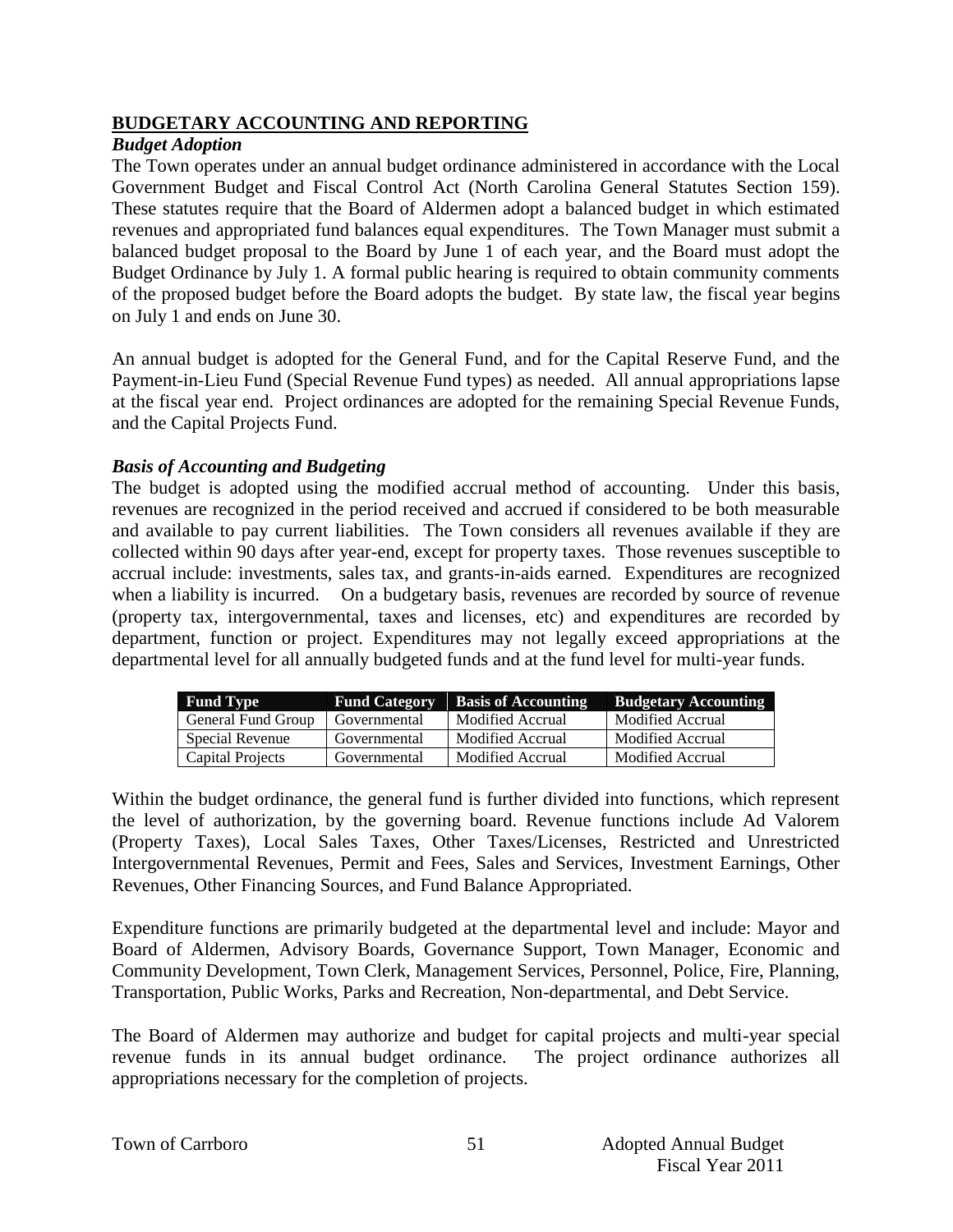#### *Amending the Budget*

The Board of Aldermen must approve all transfers between funds, transfers from contingency, and amendments to capital project ordinances.

Within the annual general fund, the Town Manager can transfer between functions for pay plan adjustments, service level benefits, and health benefits without further action by the Board. In addition, all operating funds encumbered or designated within fund balance for project expenditures as confirmed in the annual year-end audit of the previous year without further action by the Board. All other types of amendments within the General Fund must be approved by the Board (i.e., approving revenues and expenditures associated with a grant, transferring operating funds from one function to another that is not related to pay adjustments).

Capital project ordinances are approved at the project level. The capital fiscal policy, approved by the Board of Aldermen in November 2006, creates flexibility for the Town Manager to approve line item transfers within a project as long as the project can still be achieved without increasing the total funding of the project. An amendment is required when the budget established for the project is not sufficient to complete the project in its entirety.

#### *Line Item Transfers*

While budgets are approved at the departmental level within the budget ordinance, line-item budgets are controlled at three broad levels (categories) within a departmental cost center: salaries, operating, and capital outlay. Departments are only required to do a budget transfer form if there is a need to transfer funds between the broad categories of expenditures. The Finance Officer can process the transfers within a department at the request of the department head.

#### *Purchase Orders*

Purchase orders must be issued for purchases exceeding \$500 with exception of purchases obtained via procurement card or purchases specifically exempted by the Town's purchasing policy. Purchase requisitions under \$500 do not require approval by the Purchasing Officer.

#### *Capital Outlay*

All capital items (items exceeding \$5,000 and having a useful life of more than one year) must be approved in accordance with the adopted budget. With GASB34, the definition of capital outlay was refined to include infrastructure inventory including roads, bridges, and sidewalks, amongst other assets). Thresholds exist for buildings (\$20,000 minimum) and for infrastructure inventory (\$100,000 minimum). The annual budget document outlines those capital outlay items approved for purchase. Any changes must be approved through the transfer process outlined above.

#### *Position Control*

The annual pay plan adopted by the Board in conjunction with the budget lists authorized permanent positions. On the following pages are the Town's organizational chart and history of authorized permanent positions.